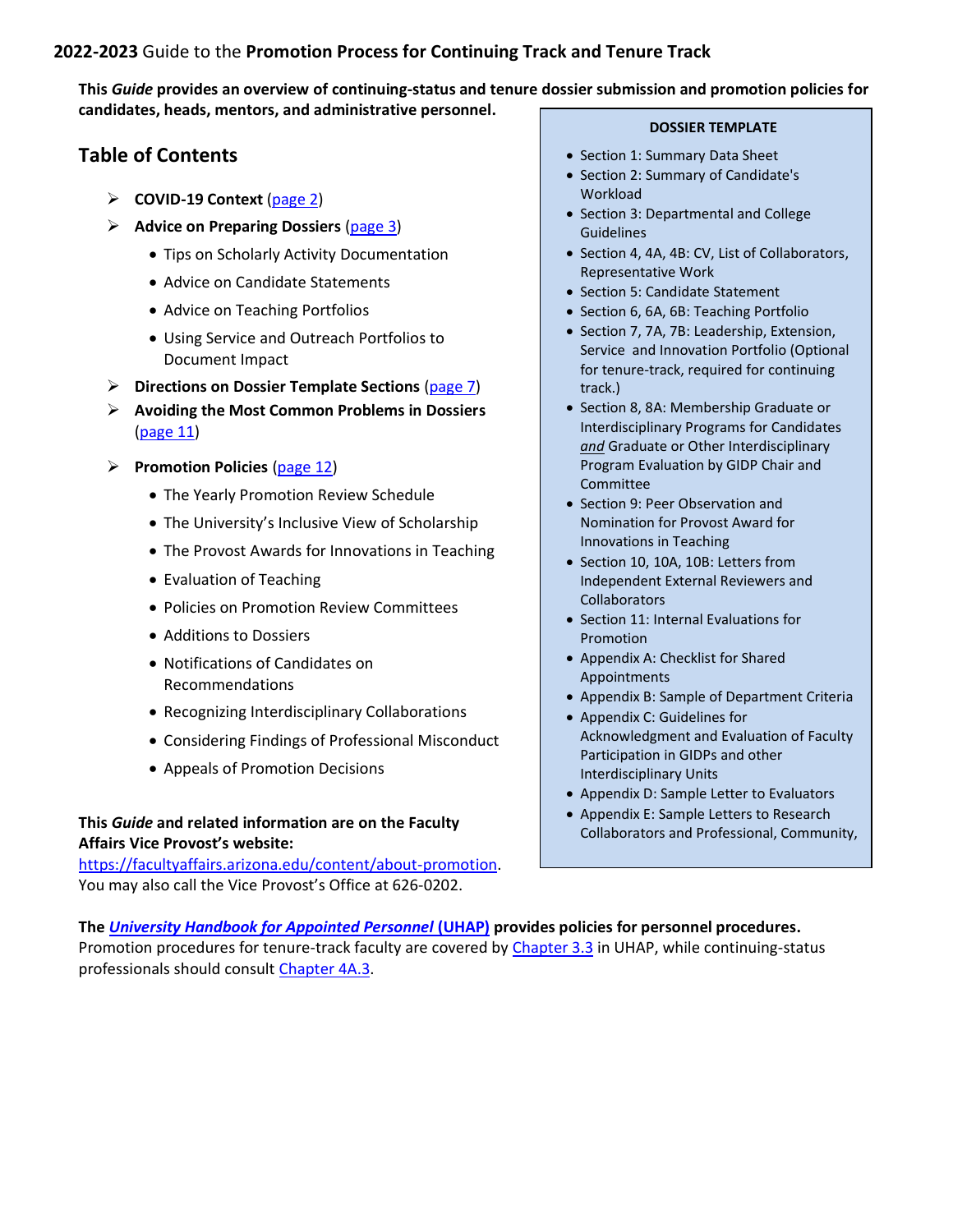# <span id="page-1-0"></span>**COVID-19 Context**

The global pandemic crisis of COVID-19 has created many challenges for faculty. Following are some updates on changes in the promotion process during 2022-2023 as impacted by the global pandemic.

- 1. **Deadline** for 2022-2023 *Continuing Status and Promotion (CS&P)* and *Promotion and Tenur*e (P&T) dossiers to the university for review are due *Friday, January 20, 2023.*
- 2. *Student Course Surveys and Peer Observations during Spring 2020 and Fall 2020: Student Course Surveys* were not conducted for these semesters and not required in the dossier. If candidates did conduct their own student evaluations for the given semesters, these can be included in the section 6A. There will be no penalty to candidates if student evaluations are not provided for the semesters in 2020. Department and unit committees need to keep in mind the university did not release or require teaching observations or student evaluations to be conducted due to the pandemics.
- 3. *Section 2A: Pandemic Impact Statement is Required for 2022-2023:* This subsection was added to provide faculty an opportunity to describe the impact of the global pandemic on their workload assignment or trajectory of their scholarly activity, teaching, service, clinical activities, extension activities, or administrative roles. Please see [link here](https://facultyaffairs.arizona.edu/sites/default/files/2022-23_02A_CT_CSP_PT_Pandemic%20Impact%20Statement.pdf) for more details and tips for completing this new section.
- 4. **Revisions to the Required Template Letter to Independent External Reviewers.** Changes have been made to the cover letter for external reviewers to address the pandemic context and to describe the pandemic statement that is now required for all candidates.
- 5. We are dedicated to improving **Equity** in the promotion process. We will work with review committees, department heads, and deans to consider how the global pandemic may have disproportionately impacted women and minorities. We will be adding new information on this topic into our training for department heads and promotion review committees.
- 6. **COVID-19 Promotion Clock Delays** were available for tenure-eligible faculty and continuing eligible faculty for both 2020 and 2021. Promotion to Full Professor does not have a mandatory review year; we encourage faculty and department heads/directors to be compassionate and flexible in considering the best timing to submit for review in light of COVID-19.

Given growing evidence that COVID-19 has had a disproportionate impact on women, underrepresented ethnic/racial/sexual groups, family caregivers, and those with health risks, we recognize that more than ever it is critical to acknowledge and consider issues of equity, diversity and inclusivity in the review of promotion materials. Moreover, individuals should not be penalized for adjusted work schedules, modified duties, or changes to research and creative momentum due to the extraordinary obstacles to everyday life that have resulted from the pandemic. However, we also acknowledge that unexpected changes in scholarly work, teaching, and service may lead to new and unexpected innovations and breakthroughs that have significant societal impact and which should be viewed in the light of the context of COVID-19, even if they do not follow a traditional pathway. As such, we call on all administrative leaders and review committees to not only recognize and mitigate these concerns, but also to proactively seek opportunities for resource reallocation and infrastructure investments to support the professional development and promotion process for all faculty. Here you can find some recent articles for more details on the gendered impact of COVID-19 on research and publishing. These findings are important for review committees to consider:

- 1. [https://www.insidehighered.com/news/2020/04/21/early-journal-submission-data-suggest-covid-19](https://www.insidehighered.com/news/2020/04/21/early-journal-submission-data-suggest-covid-19-tanking-womens-research-productivity) [tanking-womens-research-productivity](https://www.insidehighered.com/news/2020/04/21/early-journal-submission-data-suggest-covid-19-tanking-womens-research-productivity)
- 2. <https://www.nature.com/articles/d41586-020-01294-9>
- 3. [https://www.thelily.com/women-academics-seem-to-be-submitting-fewer-papers-during-coronavirus-never](https://www.thelily.com/women-academics-seem-to-be-submitting-fewer-papers-during-coronavirus-never-seen-anything-like-it-says-one-editor/)[seen-anything-like-it-says-one-editor/](https://www.thelily.com/women-academics-seem-to-be-submitting-fewer-papers-during-coronavirus-never-seen-anything-like-it-says-one-editor/)
- 4. [https://www.natureindex.com/news-blog/decline-women-scientist-research-publishing-production](https://www.natureindex.com/news-blog/decline-women-scientist-research-publishing-production-coronavirus-pandemic)[coronavirus-pandemic](https://www.natureindex.com/news-blog/decline-women-scientist-research-publishing-production-coronavirus-pandemic)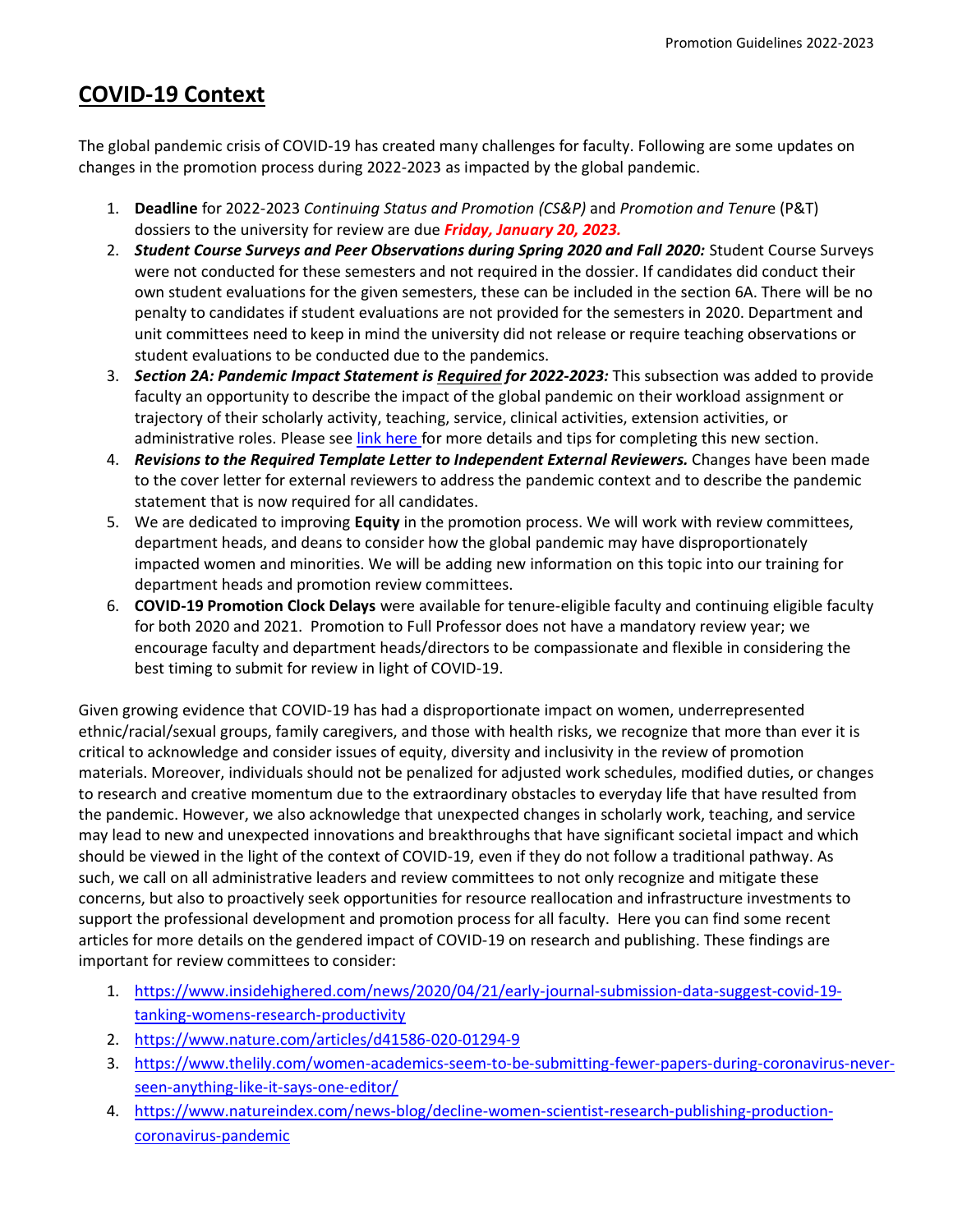- 5. <https://voxeu.org/article/who-doing-new-research-time-covid-19-not-female-economists>
- 6. [https://www.theguardian.com/education/2020/may/12/womens-research-plummets-during-lockdown-but](https://www.theguardian.com/education/2020/may/12/womens-research-plummets-during-lockdown-but-articles-from-men-increase)[articles-from-men-increase](https://www.theguardian.com/education/2020/may/12/womens-research-plummets-during-lockdown-but-articles-from-men-increase)
- 7. <https://blogs.scientificamerican.com/voices/scientist-mothers-face-extra-challenges-in-the-face-of-covid-19/>

# <span id="page-2-0"></span>**Advice on Preparing Dossiers**

Faculty Affairs offers workshops in the early Spring on dossier preparation for candidates of all tracks as well as review committees, department heads, chairs or directors. Please see our link for information on previous workshops, as well as materials and resources[: https://facultyaffairs.arizona.edu/promotion-workshops.](https://facultyaffairs.arizona.edu/promotion-workshops)

## **Tips on Documentation of Scholarship or Creative Activity**

Each discipline has its own norms to represent scholarship or creative activity; thus, the first step for candidates is to work closely with mentors within their department and mentors across the nation/globe within their field.

#### **Publications**

We strongly encourage candidates to clearly distinguish between work that is already published, work that is currently in press, work that is under review, and work that is in progress (not submitted yet). We encourage everyone to read and follow the advice from the following websites:

- Inside Higher Education[: https://www.insidehighered.com/advice/2012/12/03/essay-how-list](https://www.insidehighered.com/advice/2012/12/03/essay-how-list-scholarship-hasnt-been-published-yet)[scholarship-hasnt-been-published-yet](https://www.insidehighered.com/advice/2012/12/03/essay-how-list-scholarship-hasnt-been-published-yet)
- National Institutes of Health:<https://www.ncbi.nlm.nih.gov/books/NBK7240/>

A specific and relevant definition on forthcoming material and in press is provided here for clarity:

"Forthcoming material consists of journal articles or books accepted for publication but not yet published. "Forthcoming" has replaced the former "in press" because changes in the publishing industry make the latter term obsolete.

*Do not include* as forthcoming those articles that have been submitted for publication but have not yet been accepted for publication. Note that some publishers will not accept references to any form of unpublished items in a reference list."

#### **Grants**

We strongly encourage candidates to clearly distinguish between grants that are awarded or submitted. We require candidates to clarify the following information when reporting grants: grant title, percent effort on grant, role (PI, Co-PI, Consultant, Collaborator), source of funding or agency, full funding amount, indirect and direct funding amounts. Also, please designate for submitted grants, if pending (under review) or unfunded (not awarded). See more information in Section 4 – [Curriculum Vitae.](https://facultyaffairs.arizona.edu/sites/default/files/2022-23_04_CT_PT_Curriculum%20Vitae.pdf)

## **Advice on Candidate Statements**

The Candidate Statement is an opportunity to describe the impact and innovation within your field for your scholarly activity, teaching and service. Only five pages (no more) are allotted for the Candidate Statement. Please see the link [here](https://facultyaffairs.arizona.edu/promotion-workshops) to review the full power point slides from the Candidate Statement workshop provided by Faculty Affairs.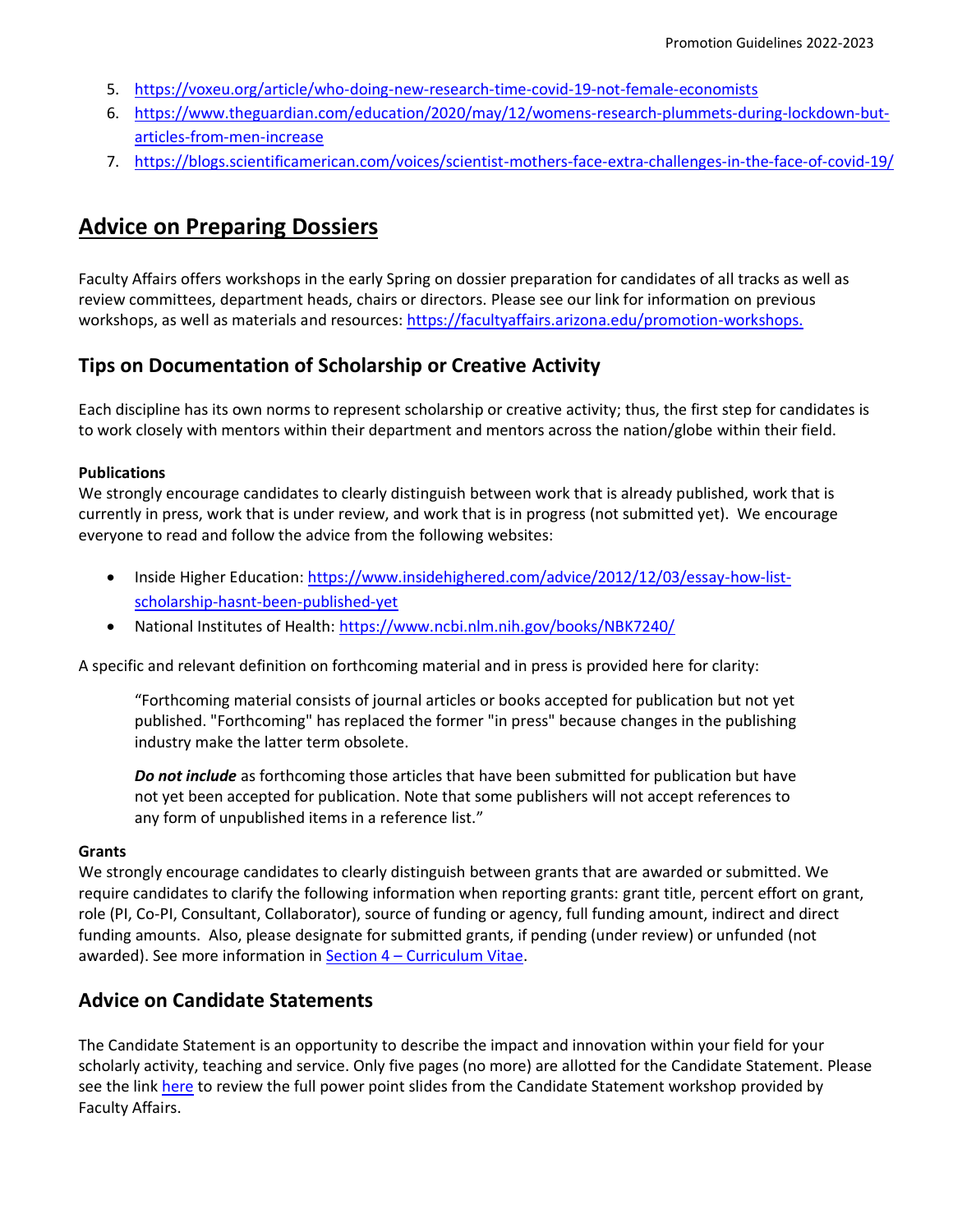The Candidate Statement includes an overview of the progress and impact of your scholarly activity**,** as well as description of evidence of teaching and service contributions detailed in your Teaching Portfolio and your Service and Outreach Portfolio. If you are in a continuing-status position, then your Candidate Statement should discuss your position effectiveness.

The Candidate Statement is an opportunity to tell the story of your work over your period in rank; as such, it is much more than a laundry list of the activities that are already indicated in the curriculum vitae. Highlighting certain activities with sufficient explanation and detail will provide evidence and strength to back up broader statements about your work. The statement is an excellent opportunity to position your work within your field or between interdisciplinary fields. As such, clarity about benchmarks and norms in your field or associated fields can help reviewers better understand the quality and quantity of your work. A hallmark of successful statements is when the reader can understand "why your work matters (e.g. to the field, department, university, society)" in regard to your scholarly activity, teaching, and service. Below are some question prompts that can help your reflection on your own work to craft a clear and concise statement for both experts in your field as well as university colleagues who are unfamiliar with your disciplinary norms.

### **How can you use your Candidate Statement to help reviewers understand your work?**

- How can you highlight your achievements in ways to relate them to promotion expectations, especially within your departmental and college criteria?
	- o *Highlight your most prominent and impactful work*, rather than trying to discuss every component of your work in detail.
- How can you relate your research, teaching, and service to the duties in your workload assignment to demonstrate your professional performance?
- How can you use your major achievements to demonstrate the progress and impact of your overall program of work and your professional effectiveness?

### **How can you inform specialist reviewers, and also convey the importance of your work to non-specialists?**

- Given that your external reviewers will establish the baseline assessments of your research and professional performance, how can you set out your program of work to demonstrate its impact?
	- o What are the problems, terms, and concepts that will be of most interest to expert readers?
	- $\circ$  How can you help less specialized readers assessment by providing definitions and examples?
	- $\circ$  Can you benchmark the importance of your contributions, perhaps by noting invitations to present your work, the standing of your publication venues, or adoptions of your innovations?
- How can you benchmark the progress and impact of your program of work?
	- o How has your research, scholarship, and creative work advanced since your dissertation?
	- $\circ$  If you work on research teams or with senior colleagues, how can you demonstrate your independent contributions to those collaborations?
	- $\circ$  Where is your work headed? What will its impact be, and how will you achieve it?

**Remember your readers will include non-specialists as well as experts.** Your external reviewers may look to your Candidate Statement to help them assess the development and significance of your research and position effectiveness. Your research and scholarship are detailed in your publications so focus on major findings and contributions and refer to your publications for specifics. Remember that most of your internal reviewers will not be specialists in your field. They will generally be more broadly concerned with how your work matters. They may also be interested in the broader impact of your scholarship and other professional contributions. To be effective with such readers, you should avoid overloading sentences with complex terminology. Use your Candidate Statement to discuss the overall program of work that is detailed in your CV.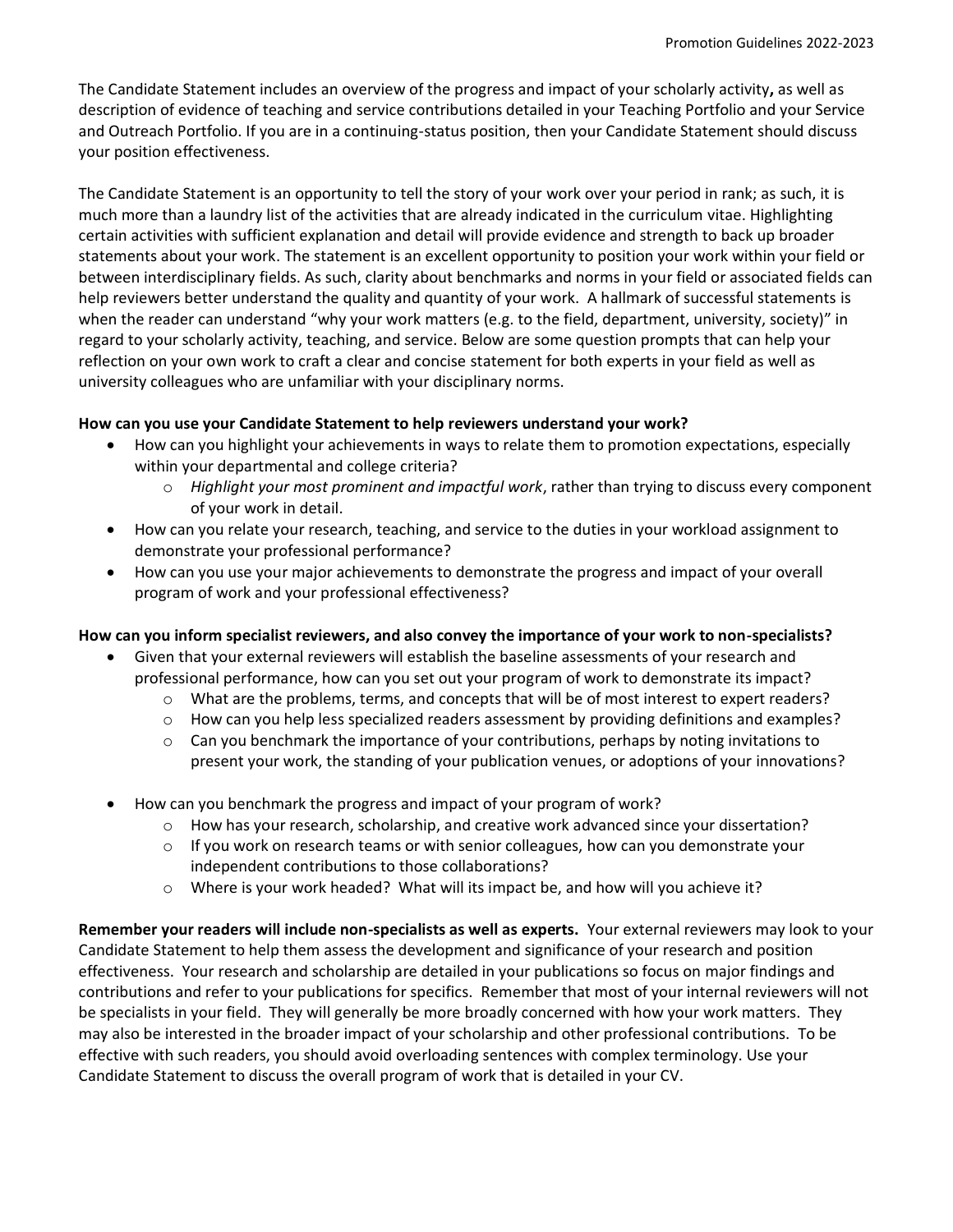### **How can you integrally relate your research and scholarship to your teaching and service to demonstrate your impact?**

- Has your research improved your teaching or position effectiveness? For example, have you worked with more graduate students or residents or helped collaborators in new ways?
- How does your work contribute to the missions of your department and the university, for example, through the creation of internships, research opportunities, or partnerships?
- What is the broader social and economic impact of your program of work?
- Could the Service and Outreach Portfolio help you document your leadership and impact?

**In addition to discussing your research contributions, you may wish to draw on the university's "inclusive view of scholarship" to discuss how your work has had a broader impact on teaching, institutional effectiveness, and outreach.** Our "inclusive view of scholarship" recognizes "original research contributions in peer-reviewed publications as well as integrative and applied forms of scholarship that involve cross-cutting collaborations with business and community partners, including translational research, commercialization activities, and patents.**"** Go to our website to learn more about how to interpret inclusive scholarship, teaching, and service, as well as to find more resources on this topic:<https://facultyaffairs.arizona.edu/content/universitys-inclusive-view-scholarship>

## **Tips on Creating Teaching Portfolios**

Teaching Portfolios are required in all dossiers for candidates with assigned teaching duties. A Teaching Portfolio is a collection of selected instructional materials to support the discussion of teaching in the Candidate Statement. You will want to situate your teaching within best practices in the field. You should include a selection of instructional materials to document instructional innovations, curricular designs, and outcomes assessments. A downloadable template for documenting course information [can be found here.](https://facultyaffairs.arizona.edu/sites/default/files/2022-23_06_CT_CSP_PT_Teaching%20Portfolio%20%26%20Resources.pdf) Additionally, by providing information about specific course goals, and student populations in your Teaching Portfolio, you can provide reviewers with a better sense of the contexts in which you teach.

A full list of possible materials is included in the [Promotion Dossier Template.](https://facultyaffairs.arizona.edu/content/promotion-dossier-templates)

- The University of Arizona's Office of Instructional Assessment has many resources at the following weblinks:
	- o [Teaching](https://oia.arizona.edu/content/7) [\(https://oia.arizona.edu/content/7\)](https://oia.arizona.edu/content/7)
	- o Webinars & Classes [\(https://oia.arizona.edu/content/8\)](https://oia.arizona.edu/content/8)
	- [Brown University's Teaching Portfolio by Hannelore B. Rodriguez](https://facultyaffairs.arizona.edu/sites/default/files/The%20Teaching%20Portfolio.pdf)-Farrar
- University Center for the Advancement of Teaching at Ohio State University's Teaching Portfolio Resources:<http://ucat.osu.edu/read/teaching-portfolio>
- The University of California, Berkeley provides detailed advice on each aspect of the teaching portfolio. <https://career.berkeley.edu/PhDs/PhDportfolio>
- [How to Write a Statement of Teaching Philosophy](https://www.chronicle.com/article/How-to-Write-a-Statement-of/45133) by The Chronicle of Higher Education
- Rubric for Evaluating Teaching Portfolios from the University of Indiana: [http://medsci.indiana.edu/m620/sotl\\_08/teaching\\_portfolio\\_rubric.pdf](http://medsci.indiana.edu/m620/sotl_08/teaching_portfolio_rubric.pdf)
- [Inclusive Curricula and Classrooms Classroom observations,](https://diversity.arizona.edu/creating-inclusive-classrooms) Candidate Statements, and other aspects of Teaching Portfolios should demonstrate that candidates are utilizing evidence-based methods such as universal design principles to meet the needs of all learners, including those from traditionally unrepresented backgrounds. Further information on inclusive pedagogies is available at [https://hsi.arizona.edu/resources/inclusive-teaching-practices.](https://hsi.arizona.edu/resources/inclusive-teaching-practices)

In addition to discussion of their teaching outcomes and description of evidence in the Candidate Statement, candidates should include a *teaching philosophy* statement in the Teaching Portfolio*.* The teaching philosophy is distinct because it is less focused on demonstrating evidence of excellence and rather allows the candidate to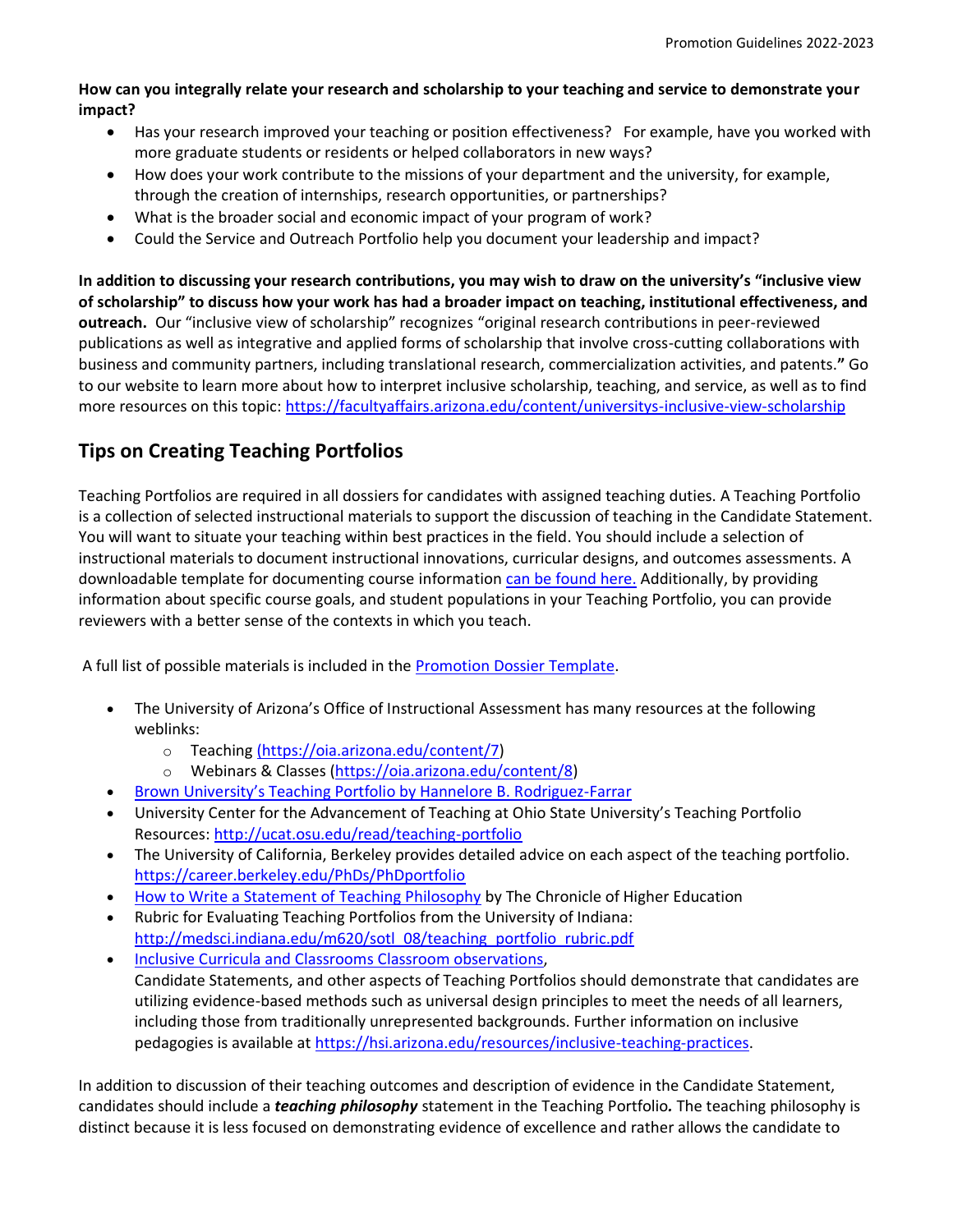focus more on their philosophical approach to pedagogy and how that informs the development of their classes. In this section, faculty may choose to clarify how they use evidence-based approaches to developing syllabi, classroom activities, or evaluation of students. Faculty may describe how their classes link to the broader curriculum and education of students within a discipline or for specific future jobs or advanced study. In particular, this section may include additional information about strategies to implement collaborative learning space activities, technological advances, experiential learning, community-engaged activities, service-learning activities, online activities, or other pedagogical innovations. To find more information on how a teaching philosophy is unique from the Candidate Statement, see this link from the Chronicle of Higher Education that describes the intent of the teaching philosophy statement: [https://www.chronicle.com/article/How-to-Write-a-](https://www.chronicle.com/article/How-to-Write-a-Statement-of/45133)[Statement-of/45133.](https://www.chronicle.com/article/How-to-Write-a-Statement-of/45133) Candidates may choose to include peer observations completed prior to the promotion review.

## **Tips on Using Leadership and Service Portfolios to Document Impact and Innovation**

If extension, position effectiveness, administrative leadership, or other service duties make up a significant portion of your assigned duties, you should submit Section 7: The Portfolio to Document Leadership, Extension, Service, and Innovation. This portfolio provides an opportunity to document the scope, quality, and impact of your contributions in areas that are beyond the traditional academic community. This section may include description and evidence of community and economic impact in extension, position effectiveness for information professionals or innovations in translational or applied research and/or patent inventions. This portfolio can also be used to document administrative service. One example of administrative impact may be shown through the development of new programs and initiatives, by including not only a description, as well as evidence of growth and impact. Given that this section is a portfolio it is common that candidates will provide examples of their work in this area. Candidates should consult ou[r resource page](https://facultyaffairs.arizona.edu/node/329) on the Inclusive View of Scholarship. Also, view the link [here](https://facultyaffairs.arizona.edu/sites/default/files/2022-23_07_CT_CSP_PT_Portfolio%20for%20LESI_0.pdf) for a brief, not exhaustive, list of types of materials that are well-suited to include in this section.

A template letter is provided in Appendix E for requesting letters to document collaborations with business or community partners, including schools, other state agencies, or collaborators on commercialization activities and tech transfer. These letters are requested by the department head, not the candidate.

This section is *required for continuing-status track* candidates to document their position effectiveness and outreach activities and programming. Candidates should specifically provide evidence for all elements of their workload assignment and position that is indicated in Section 2 of the dossier. Please connect with mentors who are familiar with continuing status dossiers to see examples and to get specific feedback on the format and norms for continuing status evaluations.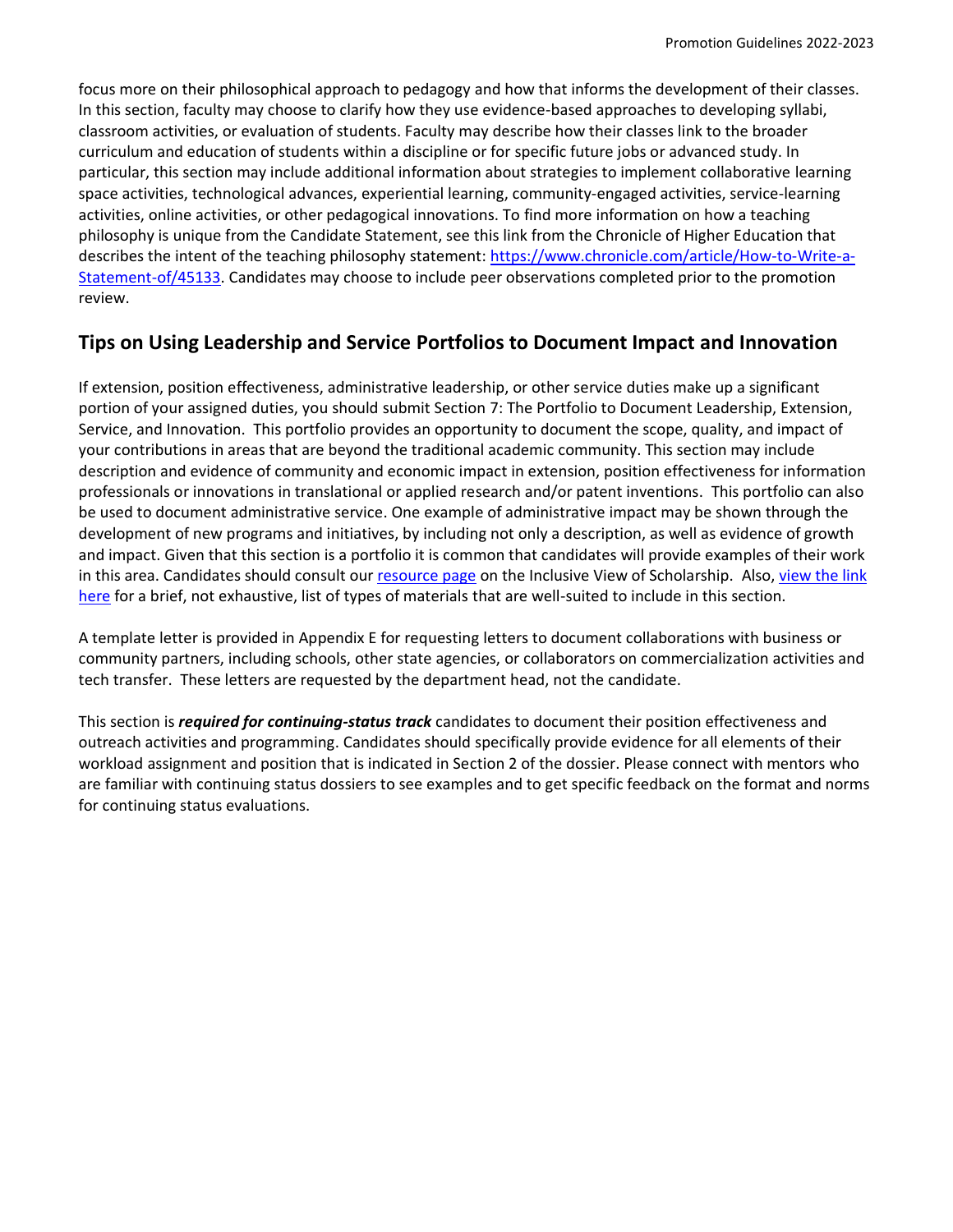# <span id="page-6-0"></span>**Directions on Dossiers**

UA tenure and continuing status committees evaluate approximately one hundred Dossiers for promotion each year. Every dossier is read by over twenty reviewers, including external reviewers, departmental and college committees, and heads and deans. To avoid problems, Promotion Dossiers must follow the Dossier Template and established procedures. Dossiers are returned to departments when required formats and procedures are not followed. **As noted in the [Most Common Problems](https://facultyaffairs.arizona.edu/node/373) section, most problems arise when heads have coauthored or collaborated with candidates, a surrogate head should be solicited.**

**Conflict of Interest:** It is considered a conflict of interest if you have significant financial, personal, or other substantial interests with the candidate or their work or significant collaboration. We define collaborators as individuals who within the last 5 years have coauthored books, articles, abstracts, and grant proposals with the candidate. Collaborators also include individuals such as dissertation advisors, mentors and former coworkers who have worked so closely with a candidate that questions may arise about whether they can offer independent assessments of the candidate's achievements. Co-authors of non-research publications (e.g. review or commentary) are not considered collaborators, nor are co-authors of mega-multi-authored publications, unless there has been close and direct collaboration. Please consider this guidance from

NIH, [https://grants.nih.gov/grants/peer/NIH\\_Conflict\\_of\\_Interest\\_Rules.pdf.](https://grants.nih.gov/grants/peer/NIH_Conflict_of_Interest_Rules.pdf)

Committee members or administrators who have a conflict of interest must recuse themselves to avoid raising concerns about their impartiality. When

department heads are under review for promotion ad hoc committee members and surrogate head must be appointed by the Dean or delegated Associate Dean.

Deans or delegated Associate Deans can appoint a surrogate outside of the department to conduct the review to mitigate any issues of mentoring, internal collaborations, or questions of maintaining a balanced review process. **When heads have coauthored with candidates, a surrogate head should be solicited**, and the head should submit a collaborator letter. Questions about this matter should be directed to the Vice Provost for Faculty Affairs.

Individuals with any conflict of interest should not participate in any part of the process of suggestion or selection of the independent external reviewers. Rather than serving on review committees or in administrative roles, collaborators should provide a separate letter that describes the independent contributions of the candidate. Collaborator letters are placed in Section 10B after the external review letters.

**Candidates and departments/units are responsible for following procedures and submitting materials in a timely manner.** If a dean

#### **DOSSIER TEMPLATE**

- Section 1: Summary Data Sheet
- Section 2: Summary of Candidate's Workload
- Section 3: Departmental and College Guidelines
- Section 4, 4A, 4B: CV, List of Collaborators, Representative Work
- Section 5: Candidate Statement
- Section 6, 6A, 6B: Teaching Portfolio
- Section 7, 7A, 7B: Leadership, Extension, Service and Innovation Portfolio (Optional for tenure-track, required for continuing track.)
- Section 8, 8A: Membership Graduate or Interdisciplinary Programs for Candidates *and* Graduate or Other Interdisciplinary Program Evaluation by GIDP Chair and Committee
- Section 9: Peer Observation and Nomination for Provost Award for Innovations in Teaching
- Section 10, 10A, 10B: Letters from Independent External Reviewers and Collaborators
- Section 11: Internal Evaluations for Promotion
- Appendix A: Checklist for Shared Appointments
- Appendix B: Sample of Department Criteria
- Appendix C: Guidelines for Acknowledgment and Evaluation of Faculty Participation in GIDPs and other Interdisciplinary Units
- Appendix D: Sample Letter to Evaluators
- Appendix E: Sample Letters to Research Collaborators and Professional, Community, or Client Collaborators

or college committee determines a dossier is missing essential elements, the evaluation process may be halted until materials are secured. In some circumstances, a dean may choose to re-initiate the department-level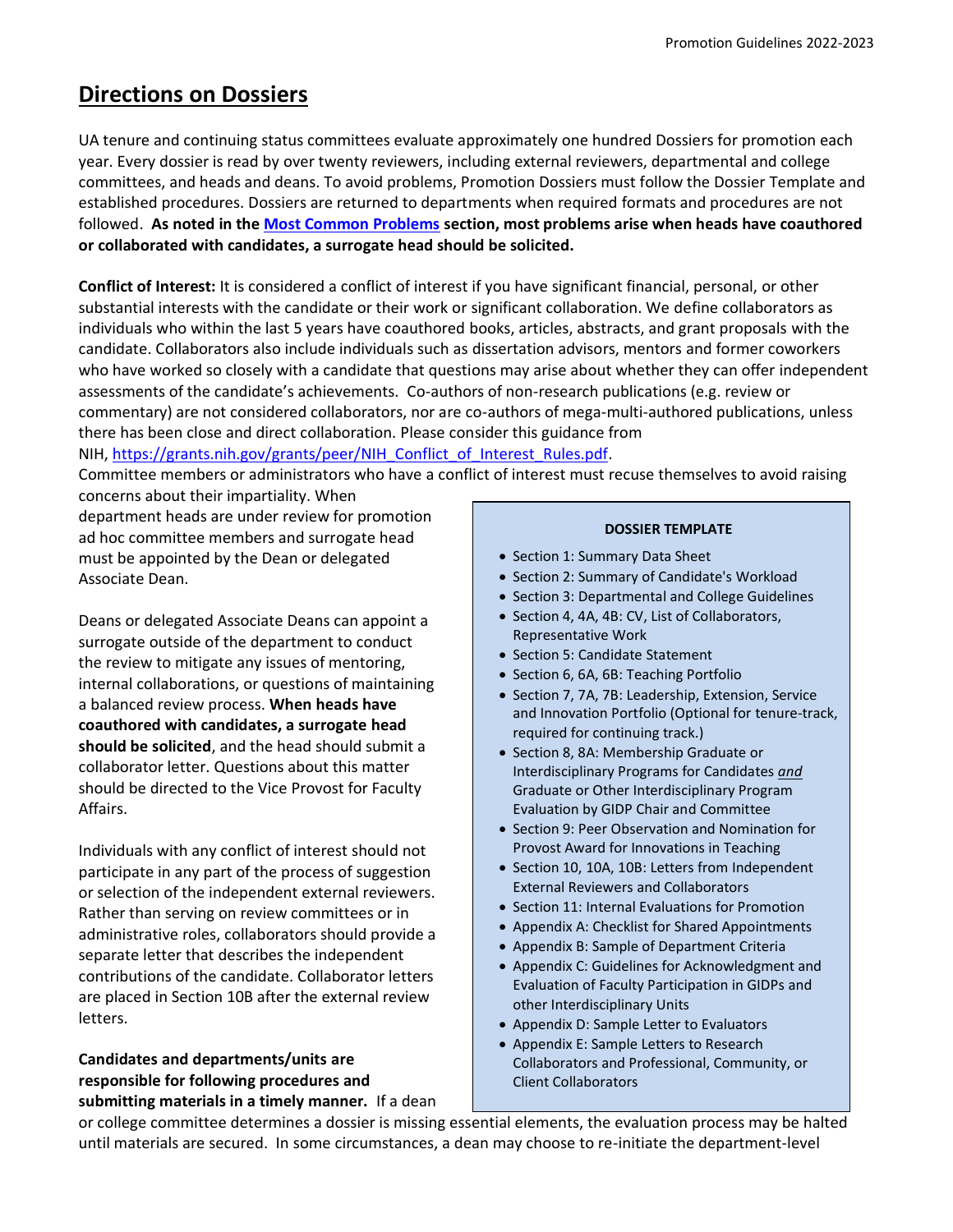review. Likewise, if the University Advisory Committee finds that reviews have been affected by a poor dossier, the committee may request that materials be revised or added. This action re-initiates the review at the departmental level. While these steps may be taken when candidates have not provided the required information, candidates are responsible for submitting dossiers materials by the deadline.

**The Dossier Template provides checklists of requirements to divide the sections of Promotion Dossiers.** The checklists note the items to be reviewed in each section, and thereby help to ensure consistency and completeness in Dossiers. The checklists also help to save time at each level of the review process.

**The dossier materials should be in a searchable PDF format**. Candidates can create or edit existing documents to a searchable PDF format using th[e Adobe Acrobat DC Pro](https://helpx.adobe.com/acrobat/using/scan-documents-pdf.html) (free download with Net ID and password through Adobe Creative Campus, [https://adobe-portal.apps.uits.arizona.edu/products\)](https://adobe-portal.apps.uits.arizona.edu/products). Department and unit coordinators or personnel can review the RPT Administrator Training slides (see [Promotion Workshops\)](https://facultyaffairs.arizona.edu/promotion-workshops) for information on how to use Adobe Acrobat DC Pro to edit documents to searchable PDF format.

#### **Section 1: Summary Data Sheet**

This sheet helps to ensure that reviews follow the appropriate procedures for the candidate's track. For example, with reviews for assistants, committees cannot divide the decisions on promotion and tenure.

#### **Section 2: Summary of Candidate's Workload Assignment**

This a one-page form is filled out by heads/chairs/directors to provide specifics on assigned duties. *It should not praise contributions.* It should specify what a figure such as "40% teaching" generally entails in the candidate's unit.

**If the candidate's duties have changed over time in rank, the changes should be specified. The workload of the candidate for each year on the table should equal 100% even if the FTE is less than 1.00 for the position.** The percent indicated for the year helps external/internal reviewers to have a clear understanding of the candidate's workload expectation and percentage within the FTE of the position. The FTE of the candidate is included on the workload summary form, near the top. If there were changes in FTE for the position, this should be explained. Additional pages are allowed in this section.

If there was a time clock delay (TCD) in the promotion process, indicate it with "TCD" in the appropriate Academic Year's column, in the labeled row. To preserve candidates' privacy rights, the dossier should not state the reasons for delays.

**Workload assignments should note shared appointments**. *Shared appointments* are defined as those where candidates' budget lines are split between two or more units. The Promotion Dossiers for split appointments should include the *Checklist for Shared Appointments* [\(Appendix A\)](https://facultyaffairs.arizona.edu/sites/default/files/2021-22_AppendixA_CT_CSP_PT_Checklist%20for%20Shared%20Appointments.pdf). This form helps to ensure that the heads of the units and the individuals all agree upon the terms of the appointment, including the teaching load, service expectations, and the constitution of the peer-review committee. For candidates with shared appointments, department heads may collaborate on a single recommendation letter, or they may decide to submit separate recommendations.

#### **Section 2A**: **Pandemic Impact Statement**

This is a *required* two-page narrative completed by the candidate to document any changes to their workload or activities as a result of the pandemics beginning in Spring 2020.

**Tips** for candidates to consider is describing how the global pandemic has impacted any of their activities. It is open-ended so that candidates can best address their own unique situation to provide additional considerations on the impact of the pandemics. We recommend writing the impact of activities identified within your workload assignment. Information of relevance to reviewers that may provide additional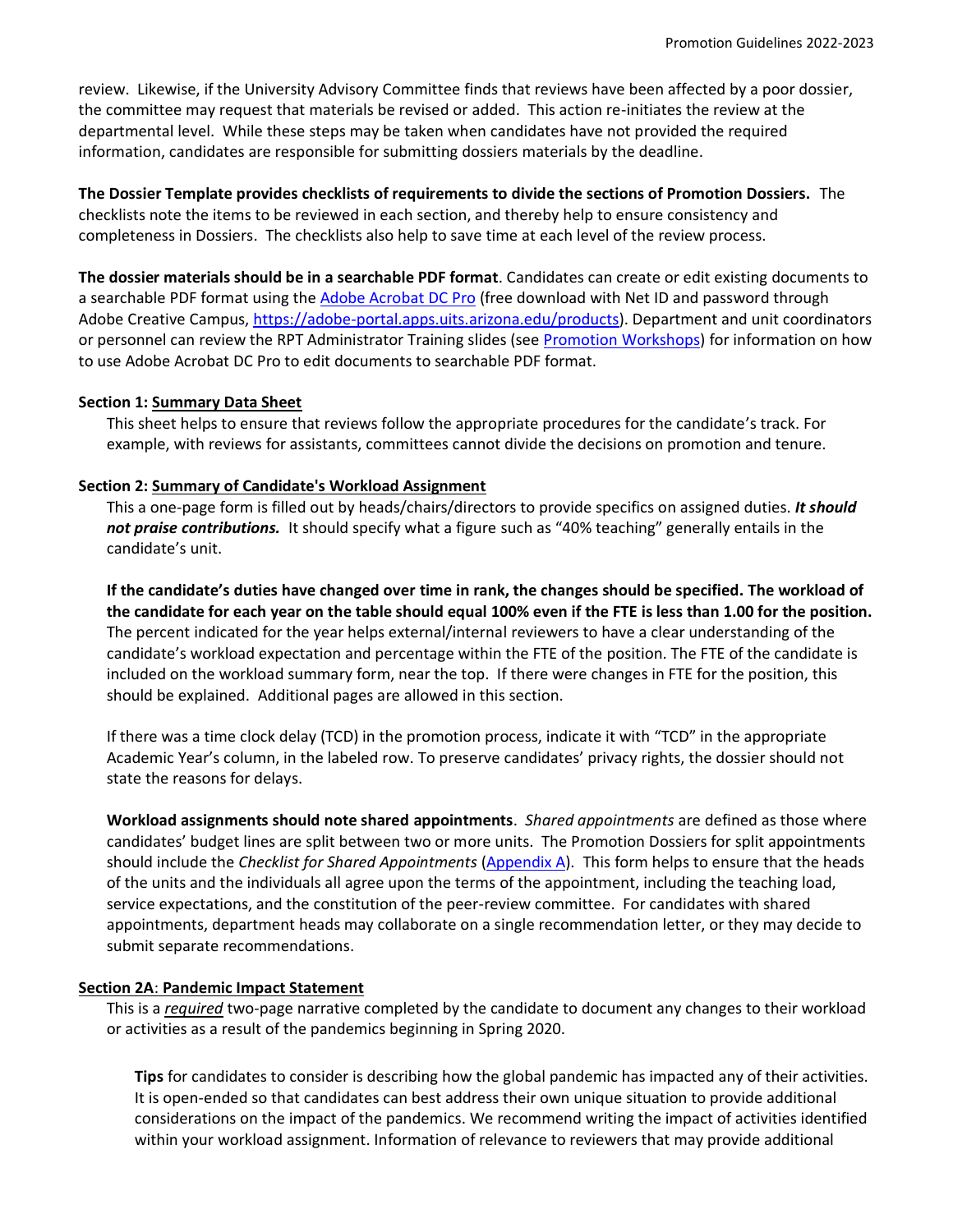understanding to review their curriculum vitae, teaching portfolio, or service portfolio. Additional information that may be useful to reviewers may include a slowdown in research due to lab access, data collection with human subjects, lack of access to work with collaborators impacted by the virus, abrupt changes in workload expectations, challenges with remote teaching, or abrupt changes in research topics or directions as a result of the pandemic.

#### **Section 3: Departmental and College Promotion and Tenure Guidelines**

Include one-page summary following [Appendix B](https://facultyaffairs.arizona.edu/promotion-dossier-templates) format.

#### **Section 4: Curriculum Vitae and List of Collaborators**

- Publications should be listed in chronological order.
- Place an asterisk (\*) to the left of the title of any publication substantially based on work done as a graduate student.
- Page numbers and all other publication data should be included.
- For publications that are not in English, please provide English translations of titles.
- Peer-reviewed publications should be distinguished from proceedings and other publications.
- Scholarly presentations should be limited to period in rank.
- Distinguish invited from submitted presentations.
- List awarded, submitted, pending, or unfunded grants during the period in rank.
- Grants should be organized according to source of funding (federal, industry, private/foundations).
- Checklist of collaborators to ensure it is accurate.

#### *Meaning of "Limit to period in current rank or last five years in current rank."*

*If continuing-eligible or tenure-eligible,* please include information limited to period in current rank. *If continuing status or tenured and in rank for more than five years*, please include information from the last five years in current rank. (This statement is also in Section 6 (6A, 6B) and 7 (7A, 7B) dossier template instructions.)

#### **Section 4A: List of Collaborators**

Collaborators include all individuals with whom you have worked closely and directly within the last five-years or 60 months preceding the submission of this dossier. Individuals who have co-authored books, articles, publications, reports, abstracts, papers, or awarded grant proposals and projects. See our website for more information on determining collaborators:<https://facultyaffairs.arizona.edu/promotion-dossiers>

A template table is provided for input of information regarding close collaborators, which includes the Collaboration Description. For example, if a collaborator is a co-author (for the collaboration type) a description detail is, but not limited to book, journal article, manuscript, volume, paper, chapter, or abstract.

#### **Section 4B: Representative Publications, Scholarship and/or Creative Activities**

Please follow the guidance from the college, department, or unit to upload the representative work *accepted* and/or *published* during the current rank. This can include but is not limited to articles, abstracts, chapters, manuscripts, publications, and recordings.

#### **Section 5: Candidate Statement**

Candidate Statements vary across disciplines and types of positions. Candidates should receive guidance from mentors and heads/chairs/directors on what is common in their field and how to prioritize content for the five pages that are available.

#### **Section 6: Teaching Portfolio**

Candidates are responsible to provide information and supporting documentation on their teaching and advising for the time in current rank.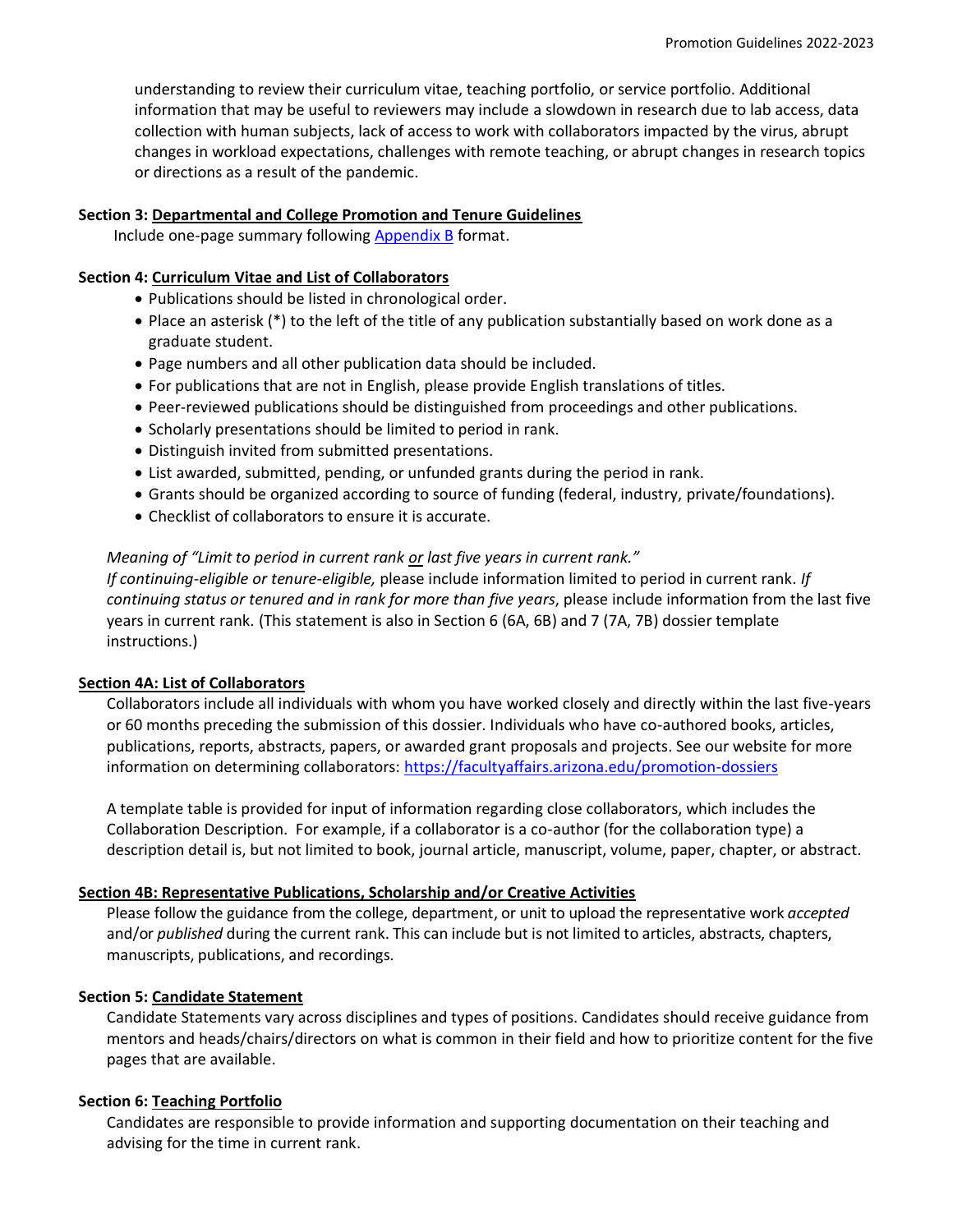#### **Section 6A: Information on Teaching and Advising**

This area is designated for course descriptions, the list of classes for teaching history for the time in rank, student evaluations, peer observations not conducted for promotion review, and the teaching philosophy. **This documentation is forwarded for college or university reviews.**

#### **Section 6B: Supporting Documentation**

Syllabi, assignments, and other supporting documentation are for review by departmental committees and heads. **These instructional materials will not be forwarded for college or university reviews**.

#### **Section 7: Portfolio to Document Leadership, Extension, Service, and Innovation**

**This section should be used by candidates whose duties are outside the scope of traditional appointments for continuing or tenure track faculty**. The Leadership Portfolio has two parts:

#### **Section 7A: Overview and Assessment**

Description and assessment of the service, position effectiveness, innovation, or administrative leadership efforts.

#### **Section 7B: Supplementary Documentation**

This subsection is for evidence of the candidate's impact. The Overview is forwarded for reviews at the college and university levels, while the Supplementary Documentation is for departmental reviews and will not generally be forwarded for subsequent reviews. Candidates who have significant service and outreach duties may request that external reviewers receive their portfolios**.**

New letters from collaborators should be solicited by the department head or director and included in Section 10B Collaborator or Other Letters. If the candidate would like to submit archived letters received during the time in rank from stakeholders, these can be included in Section 7B Supplementary Documentation**.**

For guidance on preparing these portfolios, candidates should consult our resource page on the scholarship of engagement: [https://facultyaffairs.arizona.edu/content/universitys-inclusive-view-scholarship.](https://facultyaffairs.arizona.edu/content/universitys-inclusive-view-scholarship)

#### **Section 8: Membership in Graduate Interdisciplinary Programs**

Reviews of candidates who are actively contributing in Graduate Interdisciplinary Programs and other interdisciplinary units should follow the *Guidelines for Acknowledgment and Evaluation of Faculty*  Participation in GIDPS and Other Interdisciplinary Units [\(Appendix C\)](https://facultyaffairs.arizona.edu/sites/default/files/2022-23_AppendixC_CT_CSP_PT_GIDP%20Interdisciplinary%20Activities.pdf). Candidates should discuss their interdisciplinary contributions in their Candidate Statement.

#### **Section 8A: Graduate or Other Interdisciplinary Program Evaluation**

This is an internal review of the candidate's contributions to a GIDP program or interdisciplinary program. This section includes evaluations from the GIDP or interdisciplinary program Chair and the department or unit promotion review committee.

#### **Section 9: Peer Observation and Nomination for Provost Award**

It is **preferred** for a member of the departmental review committee to conduct at least one peer observation of teaching during the year before or semester of the promotion review. Observations of teaching for candidates undergoing a promotion review will use the [Classroom Observation Tool](https://teachingprotocol.oia.arizona.edu/content/4) or the Online Course [Review Tool](https://teachingprotocol.oia.arizona.edu/content/6) from the Office of Instruction and Assessment (OIA). **Please include the report and letter from the classroom or online class observation conducted for promotion review in this section.** For assistance with peer observations, please contact Dr. Ingrid Novodvorsky in the Office of Instruction and Assessment: [novod@email.arizona.edu.](mailto:novod@email.arizona.edu) It is recommended that units choose 10 items (out of the 82 possible) to guide the observation; the unit may choose the items based on the specific course or overall unit teaching philosophy. A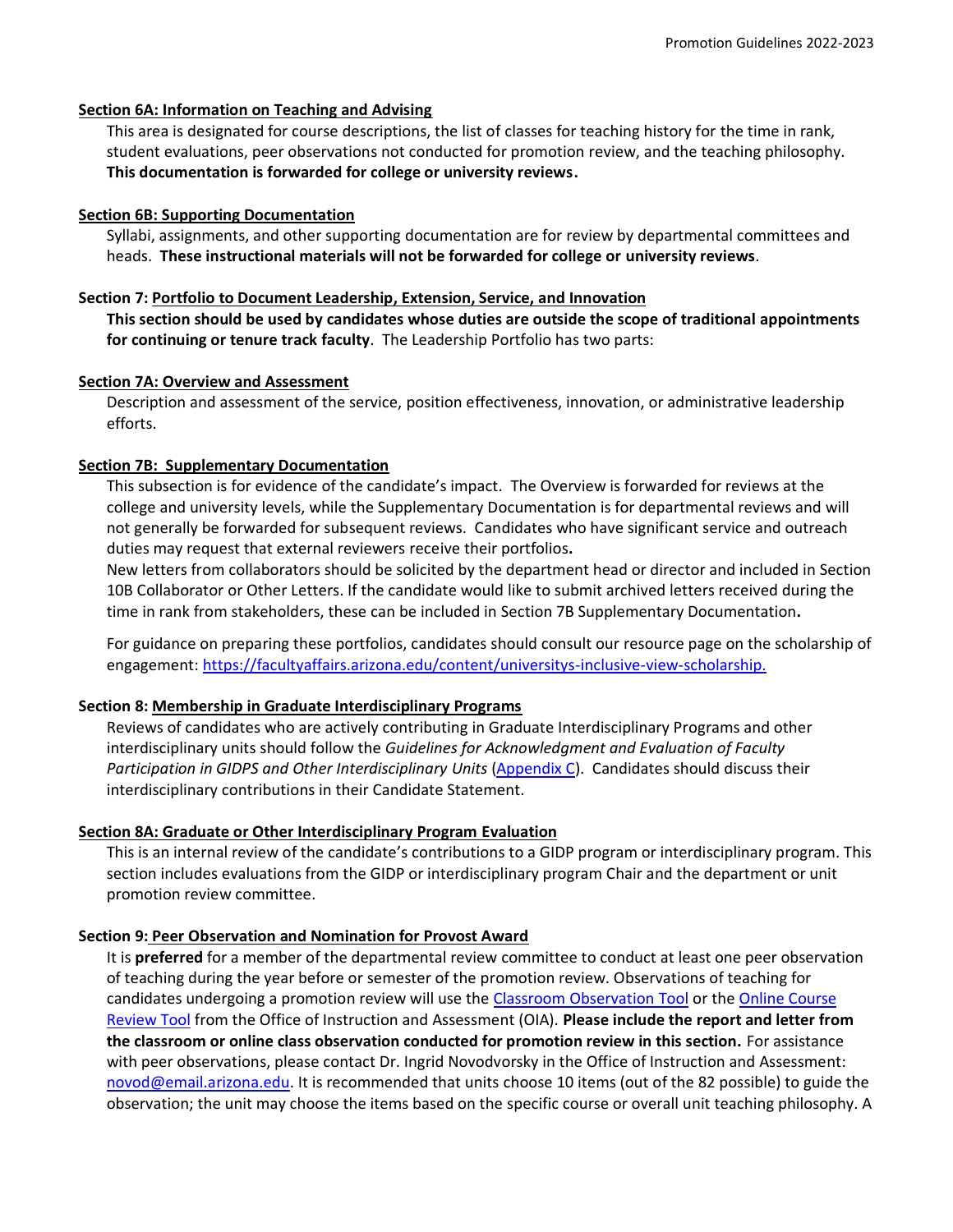pre-observation meeting can be conducted with the candidate. There is no need to meet with the candidate after completing the observation for the promotion review.

Nomination memos should use the [Criteria for Peer Reviews of Teaching](https://facultyaffairs.arizona.edu/sites/default/files/2022-23_CT_CSP_PT_Criteria%20for%20Evaluating%20Teaching%20and%20Provost%20Award%20Nomination.pdf) for recommending candidates for the [Provost Awards for Innovations in Teaching](https://facultyaffairs.arizona.edu/content/provost-award-innovations-teaching). These criteria are to be used for assessing candidates' teaching and deciding whether to nominate them for the awards that former Interim Provost Goldberg established to provide special recognition to candidates with outstanding records of teaching. Decisions on these awards will be based on the nominations of peer review committees.

#### **Section 10: Letters from Independent External Reviewers and Collaborators**

Committee members or administrators who have a conflict of interest should not be involved in choosing external reviewers. In making this decision, we ask you to consider any possible conflicts of interest (significant financial, personal, or other substantial interests with the candidate or their work) or significant collaboration that may require you to recuse yourself as an independent external reviewer. If you fit our definition of a collaborator, we ask that you submit a collaborator letter. We define collaborators as individuals who within the last 5 years have coauthored books, articles, abstracts, and grant proposals with the candidate. Collaborators also include individuals such as dissertation advisors, mentors and former coworkers who have worked so closely with a candidate that questions may arise about whether they can offer independent assessments of the candidate's achievements. Co-authors of non-research publications (e.g. review or commentary) are not considered collaborators, nor are co-authors of mega-multi-authored publications, unless there has been close and direct collaboration. Rather than serving on review committees or in administrative roles, collaborators should provide a separate letter that describes the independent contributions of the candidate. Questions about this matter should be directed to the Vice Provost for Faculty Affairs.

Please pay special attention to potential conflicts of interest at this stage. Supervisors who have collaborated with the candidate in the last five years must recuse themselves from the selection process of external reviewers and the promotion review. Please also confirm that all external reviewers do not have a conflict of interest, for more information see here. As with the provisions used by the National Science Foundation, National Institutes of Health, and other groups to ensure the impartiality of reviews, collaborators are defined as individuals who have co-authored books, articles, abstracts, or grant proposals within the last five years. Collaborators also include individuals who have been a candidate's dissertation advisor, mentor, supervisor, co-instructor, or close coworker in a lab, department, or residency program, even if this relationship occurred more than five years prior to the review.

All communications with external reviewers should be fully documented. A sample letter to external reviewers is included as [Appendix D.](https://facultyaffairs.arizona.edu/promotion-dossier-templates) **Heads should not deviate from the exact wording of the sample letter only with the permission of their dean, and substantive changes must be approved by the Office of the Provost.** While candidates should suggest evaluators to their heads, **no more than half of the evaluators can come from these suggestions**. If the candidate suggests the same reviewer as the head or committee, the reviewer should be counted as being from the candidate.

#### **Section 10A: Independent External Letters**

Place solicited letters from independent external reviewers in this subsection. Use the **required** template letter in Appendix D to solicit letters, [Appendix D Template Letter](https://facultyaffairs.arizona.edu/content/promotion-dossier-templates)

Three to eight *(minimum of three, however, five are strongly encouraged)* letters signed and printed on letterhead from independent, external reviewers who are NOT collaborators of the candidate. Letters that may be identified as coming from collaborators, as defined below, will not be considered among independent external letters. They will be placed in the section for collaborator letters. Letters must be solicited and received during the current promotion cycle.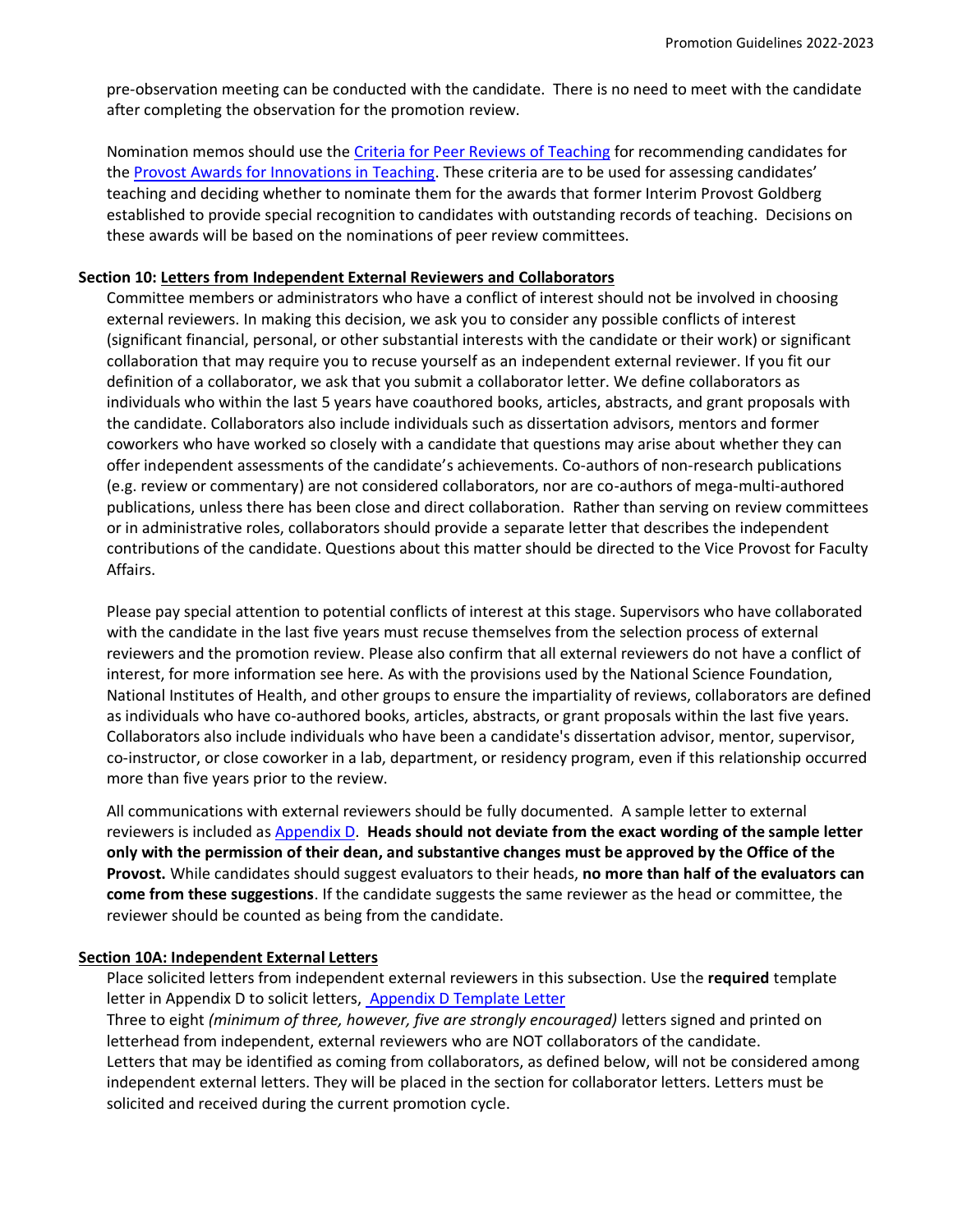#### **Section 10B: Collaborator and Other Letters**

Solicited letters signed and printed on letterhead from collaborators. Sample letters in Appendix E are used for solicitation, [Appendix E Letter Template](https://facultyaffairs.arizona.edu/content/promotion-dossier-templates)

#### **Section 11: Internal Evaluations for Promotion**

Administrators and committee members should not have collaborated with the candidate in a **substantial** and **ongoing** way. Please see the Most Common Problems section of this guide to review the complete recommendations about how to distinguish collaborators. In such occurrences, they should recuse themselves and, in the case of a department head, appoint a surrogate head. If recusing committee members is not feasible, for example, because of the size of the department, the committee letters must address the concerns about the independence of collaborators. If these concerns are not addressed, Dossiers may be returned to departments to provide committees with the opportunity to do so. If the candidate is active in a GIDP, an evaluation from the GIDP Chair should be included in Section 8. The positive and negative comments of the outside reviewers should be fairly and fully represented in the letters of the departmental committee and/or department head.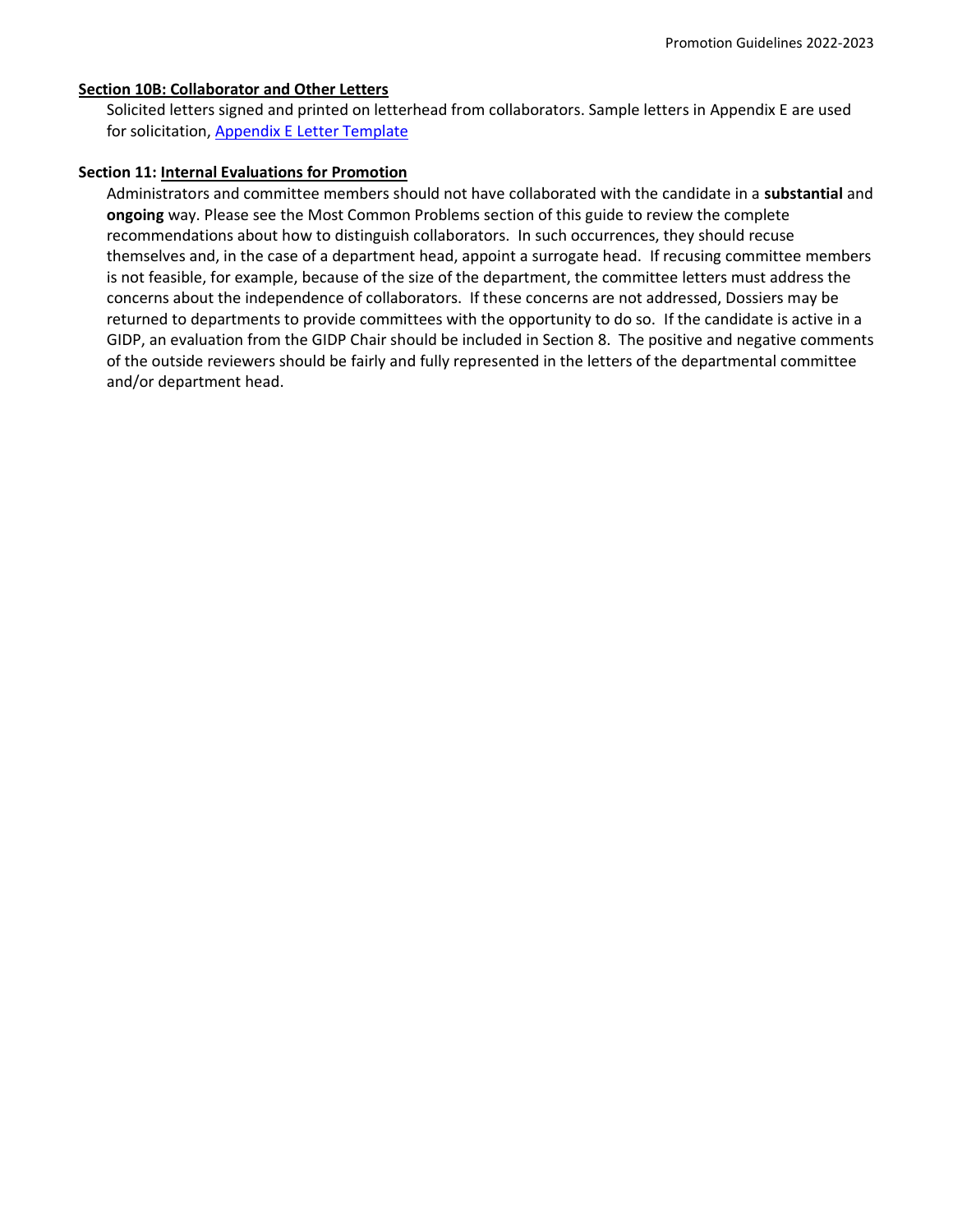# <span id="page-12-0"></span>**Avoiding the Most Common Problems in Dossiers**

When procedures are not followed, Dossiers have to be returned to departments to repeat the reviews at each level in the process. **Six problems result in most of the returns of Dossiers to departments.** All Dossiers should be reviewed to check on these problems to avoid delays.

**1. Does the Workload Assignment describe the candidate's duties in non-evaluative terms that provide adequate details on the candidate's teaching load and any split appointments?** As the first document in the dossier, the Workload Assignment provides the baseline for reviewers to make independent assessments of candidates' achievements, so the workload description should be an objective description of expectations for the percentage workload allotted in each section. It should NOT praise the candidates' contributions. While a position description should not use evaluative terms, it should provide enough detail to clarify how many courses are expected or what typical duties are included in the appointment for the unit.

**2. Were no more than half of the external reviewers suggested by the candidate, and did the process follow the prescribed procedures, including the required letter template?** No more than half of the reviewers can come from the candidate's suggestions. Each step in the process should be documented using the checklist in the Dossier Template. Any changes in the letter to reviewers must be approved by the Provost's Office.

**3. Were any coauthors and collaborators of candidates included, such as external reviewers, committee members, or administrators?** The University looks to external reviewers to provide an independent assessment, and their impartiality is called into question when they have collaborated with a candidate. Collaborators should not serve as external or internal reviewers. Questions about the independence of reviewers can lead to Dossiers being returned to departments and colleges.

As with the provisions used by NSF and other groups to ensure the impartiality of reviews, collaborators are defined as individuals who have coauthored books, articles, abstracts, or grant proposals within the last five years. Collaborators also include individuals who have been a candidate's dissertation advisor, supervisor, or close coworker in a lab, department, or residency program, even if this occurred more than five years prior to the review.

Committee members or administrators who have coauthored substantial publications or grants with a candidate should recuse themselves to avoid raising concerns about their impartiality. Rather than serving on review committees or in administrative roles, collaborators should provide a separate letter that describes the independent contributions of the candidate. Questions about this matter should be directed to the Vice Provost for Faculty Affairs.

**4. Are there sufficient independent outside review letters (three required and five are strongly encouraged) received to conduct the full review?** A search of the dossier materials in electronic form (PDF) is necessary to ensure that all requested and solicited letters from outside reviewers are truly independent from the candidate. If it is found that outside reviewers are close friends, former co-workers, mentors, mentees of the candidate, then they will not be considered as external reviewers. If letters are deemed to not be independent and the total is less than three, then additional independent letters must be solicited to continue with the internal review of the dossier.

**5. Is a recent teaching observation included in Section 9 using the Classroom Observation Tool through Office of Instruction and Assessment (OIA)?** Section 9 requires the Peer Observation and optional nomination memo for the Provost Award. A recent peer observation using the [Classroom Observation Tool](https://teachingprotocol.oia.arizona.edu/content/4) should be included in section seven of the dossier, preferably conducted by a review committee member at the department or unit. An observation of the candidate's teaching is particularly important with unusual teaching assignments such as team-taught classes or residencies.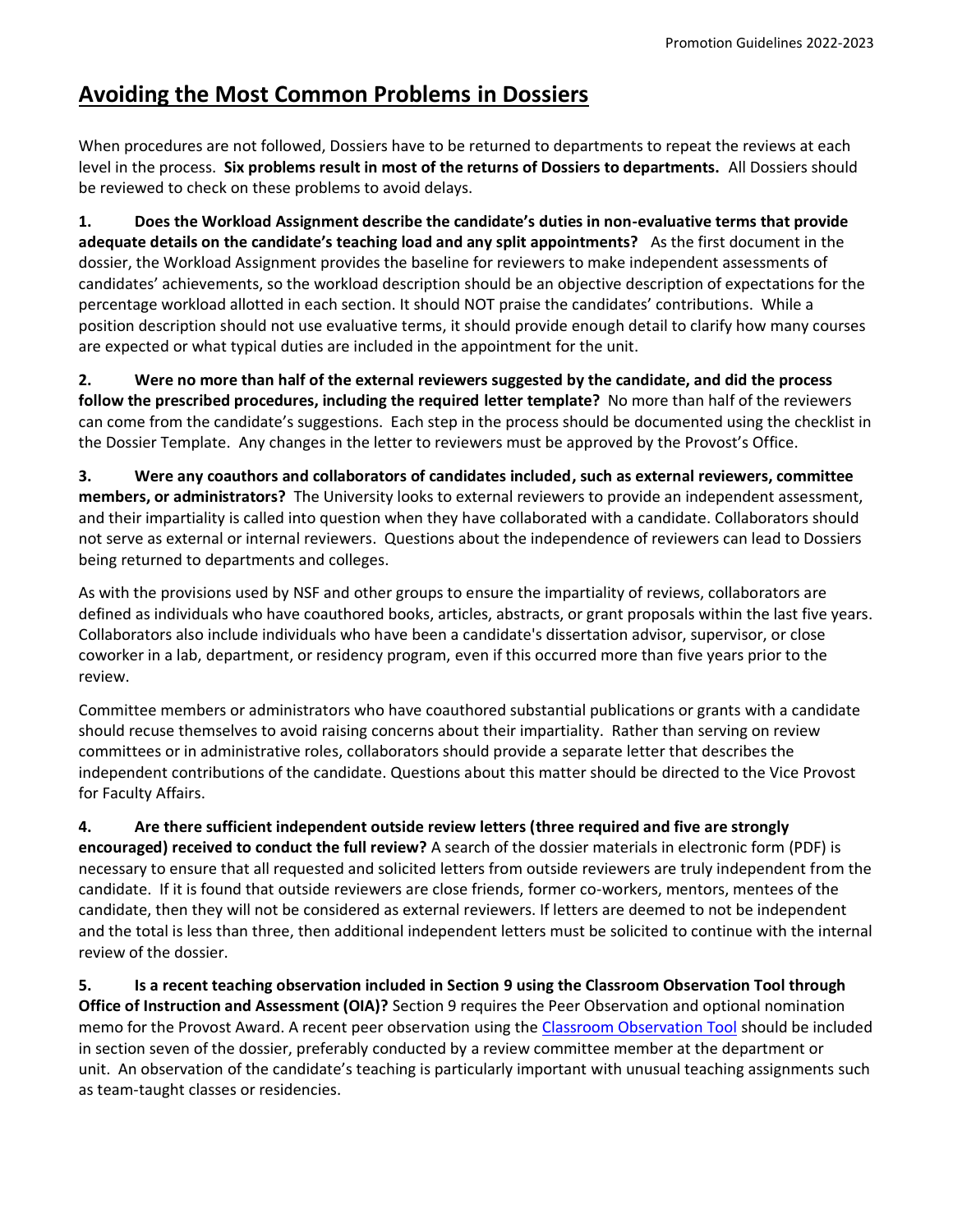a. **Is there a sufficient discussion and analysis of the teaching portfolio?** There is no longer a requirement of a separate teaching evaluation memo in Section 9. It is expected that an in-depth evaluation and analysis of the multiple components of the teaching portfolio will be included in the departmental committee report in Section 11. If the portion of the report on teaching is too brief and does not address teaching in a holistic manner represented by multiple components, the packet will be returned to the departmental committee for revision and re-review at all internal levels.

**6. Is the department head/chair/director a collaborator? Have they been involved with soliciting external reviewers or creating the departmental committee?** Deans and delegated Associate Deans can appoint a surrogate outside of the department to conduct the review to mitigate any issues of mentoring, internal collaborations, or questions of maintaining a balanced process. **When heads have coauthored or collaborated on grants with candidates, a surrogate head must be solicited**, and the head may choose to submit a collaborator letter.

# <span id="page-13-0"></span>**Promotion Policies**

## **Yearly Promotion Review Schedule**

- *CS&P and P&T Dossiers are due to the Office of the Provost on or before January 20, 2023;* however, departments and colleges may deviate from the rest of dates suggested in this schedule.
- **When Dossiers are forwarded from the administrating head or director to the college** *and* **from the college dean or unit administrator to the university level, candidates must be notified of the recommendation that is being made.**

| <b>Action</b>                                                                                                                                       | <b>Point Person</b>                                 | <b>Due Date</b>                                          |
|-----------------------------------------------------------------------------------------------------------------------------------------------------|-----------------------------------------------------|----------------------------------------------------------|
| <b>Candidate and Department Head Discuss for</b><br><b>Submission Timeline</b>                                                                      | Department<br><b>Head/Director</b>                  | At least one year prior to<br><b>Submission Due Date</b> |
| Candidates are notified of their upcoming review.                                                                                                   | Department<br><b>Head/Director</b>                  | January-March                                            |
| Annual Workshops: Instructions on the Process and<br>Preparation of Dossiers for Promotion & Tenure and<br><b>Continuing Status &amp; Promotion</b> | <b>Vice Provost</b>                                 | January - March every<br>year                            |
| Final preparation of Dossier by Candidate                                                                                                           | Candidate                                           | January-May                                              |
| The candidate provides a list of potential Independent<br><b>Evaluators to Department Head or Director</b>                                          | Department<br><b>Head/Director</b>                  | January-March                                            |
| Final Submission of Dossier by Candidate                                                                                                            | Candidate                                           | May-July                                                 |
| Letters requesting a review are sent to Independent<br><b>Evaluators</b>                                                                            | Department Head,<br>Director, or Committee<br>Chair | By mid-July                                              |
| Departmental Committee's report is written and<br>added to the dossier                                                                              | <b>Departmental Committee</b><br>Chair              | By mid-August $-$<br>September                           |
| Department Head or Director's letter written and<br>added to the dossier                                                                            | Department<br><b>Head/Director</b>                  | By mid-September -<br>October                            |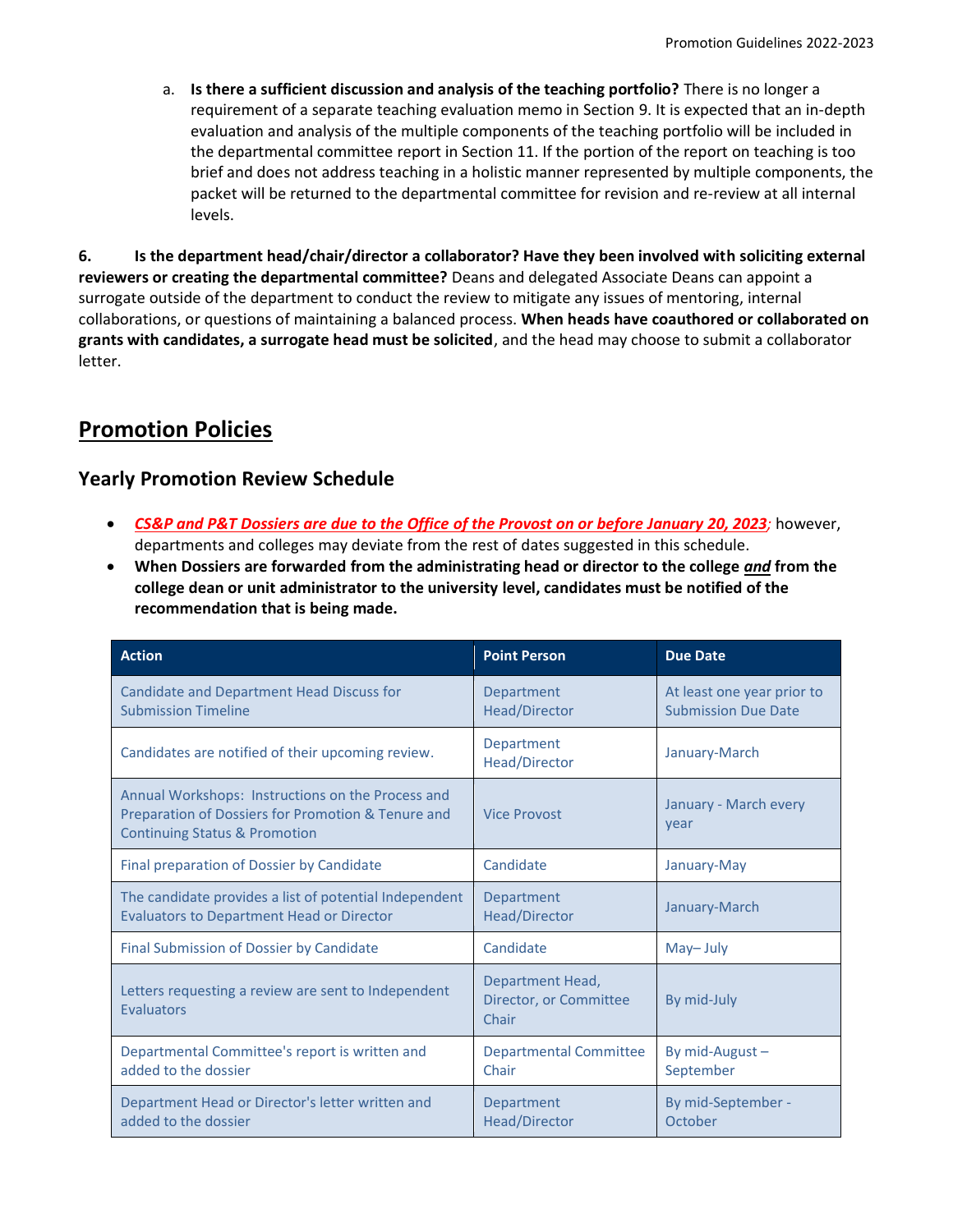| Dossier delivered to Dean's Office                                   | Dean                                                          | By end of October                       |
|----------------------------------------------------------------------|---------------------------------------------------------------|-----------------------------------------|
| College Committee's report is written and added to<br>the dossier    | <b>Chair of College</b><br>Committee                          | November – mid-<br>December             |
| Dean's letter is written and added to the dossier                    | Dean                                                          | December - January                      |
| Dossiers due in the Office of the Provost                            | <b>Provost</b>                                                | January 20th                            |
| University Committee's report is written and added to<br>the dossier | <b>Co-Chairs of University</b><br>Committee                   | February $1st$ – early April            |
| <b>Provost's letters of decision sent to candidates</b>              | University Coordinator,<br>Colleges and<br><b>Departments</b> | <b>April 29, 2022</b>                   |
| The appeal of Provost's decision sent to President                   | President                                                     | Within 30 days of<br>Provost's decision |

# **The University's Inclusive View of Scholarship**

**Candidates and reviewers should consider the resources** on the University's Inclusive View of Scholarship [https://facultyaffairs.arizona.edu/content/universitys-inclusive-view-scholarship:](https://facultyaffairs.arizona.edu/content/universitys-inclusive-view-scholarship)

Our University's Promotion criteria recognizes that research enriches teach, service, and outreach in ways that are vital to our mission as a student-centered land-grant university. Our criteria specify that promotion, tenure, or continuing status requires:

*excellent performance and the promise of continued excellence in 1) teaching, 2) service, and 3) research, creative work, and scholarship. The University values an inclusive view of scholarship in the recognition that knowledge is acquired and advanced through discovery, integration, application, and teaching. Given this perspective, promotion and tenure reviews, as detailed in the criteria of individual departments and colleges, will recognize original research contributions in peer-reviewed publications as well as integrative and applied forms of scholarship that involve cross-cutting collaborations with business and community partners, including translational research, commercialization activities, and patents.* 

### **Our inclusive view of scholarship has taken on new significance with the university's transition to becoming a Hispanic Serving Institution, and an established American Indian and Alaska Native-Serving Institution as Provost Folks notes:**

*Our inclusive view of scholarship has taken on new meaning now that we have become an Hispanic Serving institution (HSI). . . . Our integrated vision of research, outreach, and teaching has helped us recognize faculty contributions to our 100% student engagement initiative, our expansion of online and global offerings, and our wide-ranging outreach and bridge programs. . . . As we take up the work of being a HSI and AINSI, we need to ensure that we recognize HSI/AINSI -related activities in teaching, outreach, and research in our promotion reviews.*

## **Provost Awards for Innovations in Teaching**

Th[e Criteria for Peer Reviews of Teaching](https://facultyaffairs.arizona.edu/sites/default/files/2022-23_CT_CSP_PT_Criteria%20for%20Evaluating%20Teaching%20and%20Provost%20Award%20Nomination.pdf) provide the benchmarks that committees should use in nominating candidates with outstanding teaching records. The [Provost Awards for Innovations in Teaching](https://facultyaffairs.arizona.edu/provost-award-innovations-teaching) to recognize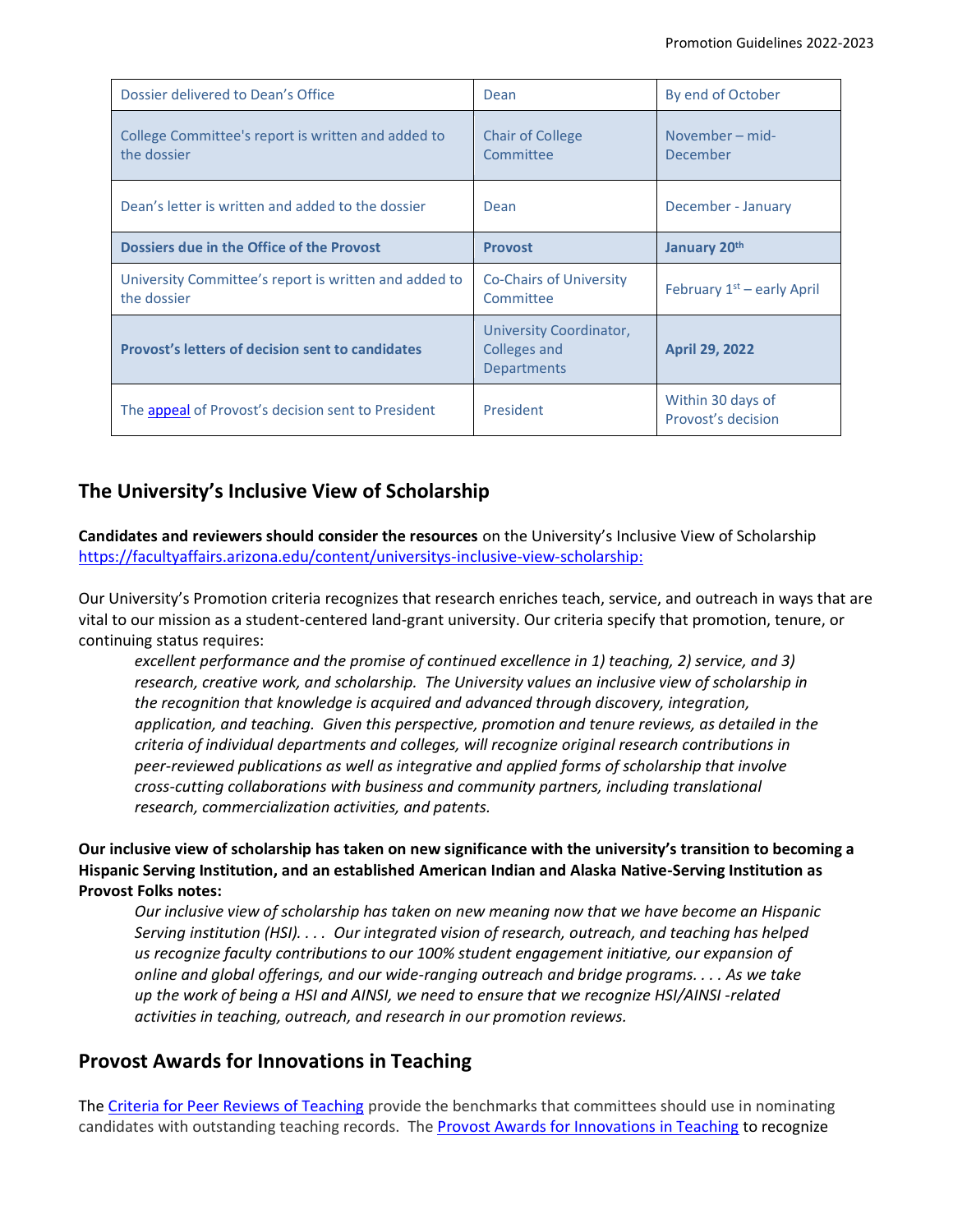"candidates whose teaching portfolios and instructional effectiveness merit special recognition. This requires an additional letter from the departmental review committee to nominate the candidate to be considered for this award. More information on making these nominations is included in Dossier Template [Section 9](https://facultyaffairs.arizona.edu/promotion-dossier-templates) and in the following discussions of the Dossier.

## **Evaluation of Teaching**

Committees should take a holistic perspective that considers multiple aspects of the candidate's Teaching Portfolios, their teaching observations, their assessments of Student Course Surveys (SCS) (formerly Teacher-Course Evaluations, TCEs), and their responses to candidates' self-assessments of their teaching. The University uses this multimodal assessment of teaching to provide multiple methods of information gathering that demonstrate a more complete presentation of the quality of teaching. For further information on interpreting student assessments, see Linse's "Interpreting and using student ratings data: Guidance for faculty serving as [administrators and on evaluation committees](https://www.sciencedirect.com/science/article/pii/S0191491X16300232)" (2017). To conduct teaching observations, the committee uses the OIA's [Classroom](http://teachingprotocol.oia.arizona.edu/) [Observation](https://teachingprotocol.oia.arizona.edu/content/4) Tool or the [Online Course Review Tool.](https://teachingprotocol.oia.arizona.edu/content/6)

## **Policies on Promotion Review Committees**

Each college and department must have a standing committee to advise the dean and department head.

- P&T committees will include at least **three** tenured faculty for all promotion and tenure reviews, and continuing status committees should include at least **three** academic professionals with continuing status for all CS&P reviews.
- **All committee members and external reviewers must have a rank superior to the candidate.** When reviewing associate candidates for promotion to full, committee members and reviewers must be full professors or a full continuing-status professional.
- In appointing departmental committees, consideration should be given to candidates' involvement in GIDPs and other interdisciplinary units. When that involvement is significant, **an outside faculty should be appointed to the committee.**
- **Committee members or administrators who have coauthored substantial publications or grants with a candidate within the last five years should recuse themselves** to avoid raising questions about the independence of reviews.
- **Individuals who serve concurrently** on departmental, college, and/or University committees **must recuse**  themselves from voting on any case **they provided a vote in an earlier committee**.
- **Review committees' assessments are to be independent of the administrators** whom they advise. Standing committees normally will meet without the administrator whom they advise, as noted in UHAP.

As required in UHAP, review committees should begin their deliberations by reviewing department and college promotion criteria for research, teaching, and service and outreach. Committees should also review these standards at the end of the process and suggest revisions to their administrators. As part of their responsibilities, **heads and deans are required to advise candidates in writing of their recommendations on renewal, nonrenewal, promotion, or tenure, or continuing status when the recommendation is forwarded to the next level in the process**.

The Provost will appoint University Promotion Committees to review Promotion Dossiers for faculty and Promotion Dossiers for Continuing-Status following the appropriate UHAP provisions. These committees will advise the Provost in all tenure and continuing status considerations. In accordance with university-level criteria, these committees will carefully and systematically review all pertinent materials provided by departments and colleges to ensure that high standards of accomplishment and professional performance are maintained.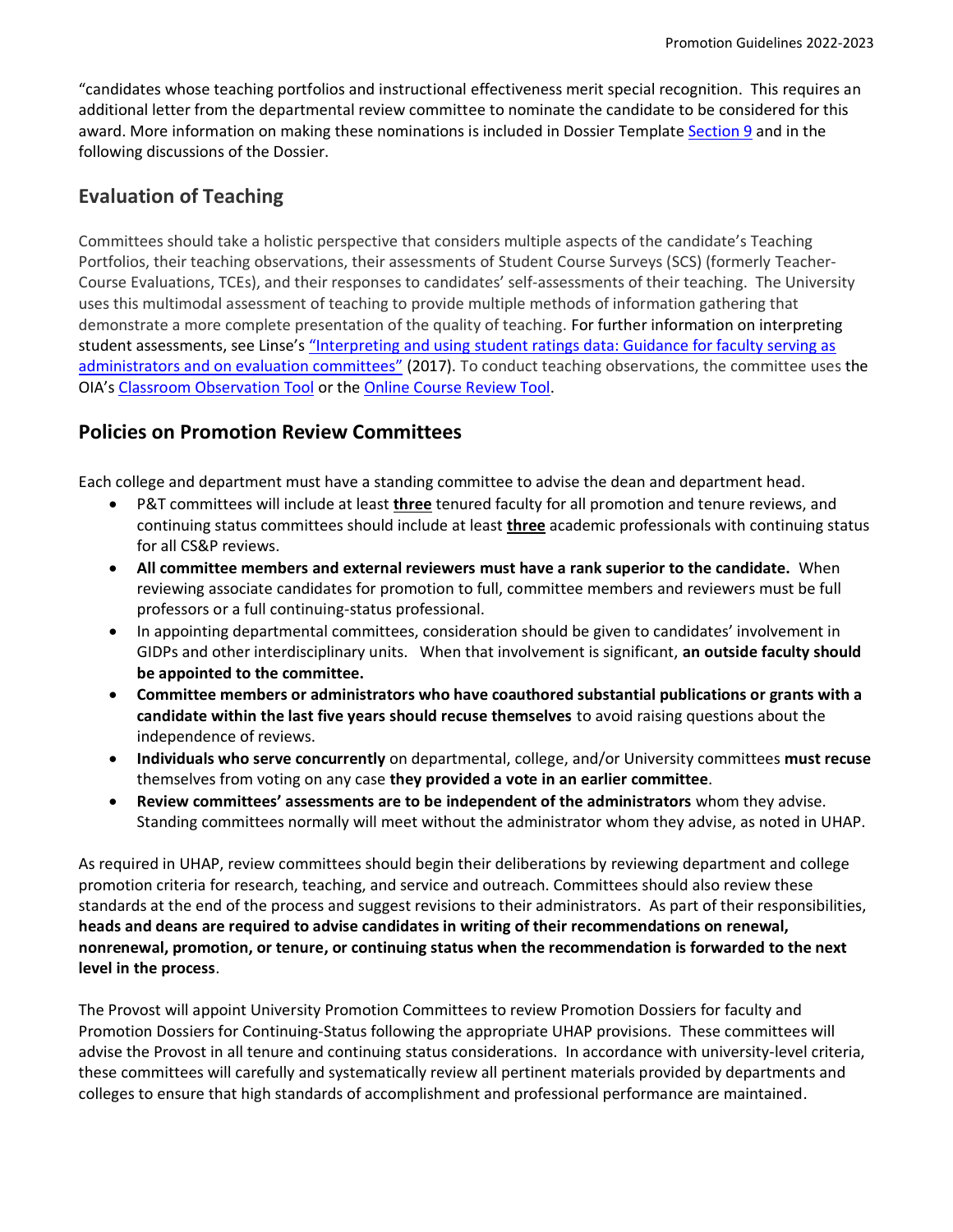## **Additions to Dossiers**

On *rare occasions*, significant information on a candidate's work becomes available during the review process. For example, a candidate receives a substantial award, grant, or publication. Such information may be added using these procedures**:**

- 1. Candidates notify a committee chair, head, or other administrator of a recent development.
- 2. The administrator or committee chair decides that the information is significant enough to be added to the dossier.
- 3. The candidate is informed that the materials will be added.
- 4. *The expanded dossier must be re-reviewed by all levels*.
- 5. If the additional materials consist of factual information that might be deleterious to the candidate's case, the candidate must be given the opportunity to add a response to the dossier.
- 6. If the dossier is under review by the Office of the Provost, a request to amend the dossier must be received no later than February 1, 2022 unless the request comes from the University P&T or CS&P Committees or Provost. After February 1, 2022 reassessments of dossiers will only be made for exceptional and unique achievements and not for the acceptance of a single article or grant, *especially if such work is already listed in candidates' CVs as being a work in progress or under review*.

## **Notification of Candidates on Promotion Recommendations**

As required by UHAP, heads and deans will inform candidates in writing of recommendations on renewals, promotions, tenure, or continuing status when dossiers are forwarded to the next level for review. Notifications only note the recommendation of the administrator (head, director, or dean) and not of external reviewers or committees.

## **Recognizing Candidates' Interdisciplinary Collaborations**

As noted in the University Handbook for Appointed Personnel criteria for promotion in [3.3.02](http://policy.arizona.edu/human-resources/promotion-and-tenure) and [4A.3.02,](http://policy.arizona.edu/human-resources/promotion-and-continuing-status) "the University values collaboration among colleagues, both externally and internally, and the candidate's contributions to such collaborations will be considered in promotion and tenure reviews." The university's commitment to interdisciplinary collaborations was reinforced in 2014-15 by a series of Heads Up forums on improving support for faculty with multidisciplinary appointments in annual and promotion reviews. To help ensure that such collaborations are fully acknowledged in promotion reviews, Promotion Dossiers include several elements to document candidates' collaborative contributions and enable committees to assess them:

- Shared appointments (those involving a split FTE) are to be acknowledged in the Summary Data Sheet in [Section 1](https://facultyaffairs.arizona.edu/content/promotion-dossier-templates) and in [Section 4](https://facultyaffairs.arizona.edu/content/promotion-dossier-templates) on the candidate's curriculum vitae.
- Such appointments are to be detailed by heads of both departments in [Appendix A:](https://facultyaffairs.arizona.edu/content/promotion-dossier-templates) Checklist for Shared Appointments, which is also to be used in drawing up such appointments.
- [Appendix C](https://facultyaffairs.arizona.edu/content/promotion-dossier-templates) should be used to acknowledge and evaluate faculty involvement in Graduate Interdisciplinary Programs and other interdisciplinary units such as the BIO5 Institute.
- If a candidate is involved in a GIDP or other interdisciplinary unit, an evaluation letter should be solicited from the GIDP chairperson or unit director and included in [Section 8A,](https://facultyaffairs.arizona.edu/content/promotion-dossier-templates) and the departmental review committee should note and evaluate the candidate's interdisciplinary contributions.
- The departmental review committee for a candidate with a shared appointment must include at least one member from the cooperating department. Outside committee members should also be included from GIDPs or other interdisciplinary units if a candidate's research, teaching, and service have a strong interdisciplinary component [\(Appendix C\)](https://facultyaffairs.arizona.edu/content/promotion-dossier-templates).
- Department heads for shared appointments may collaborate upon a single letter, or letters may be submitted by both department heads.